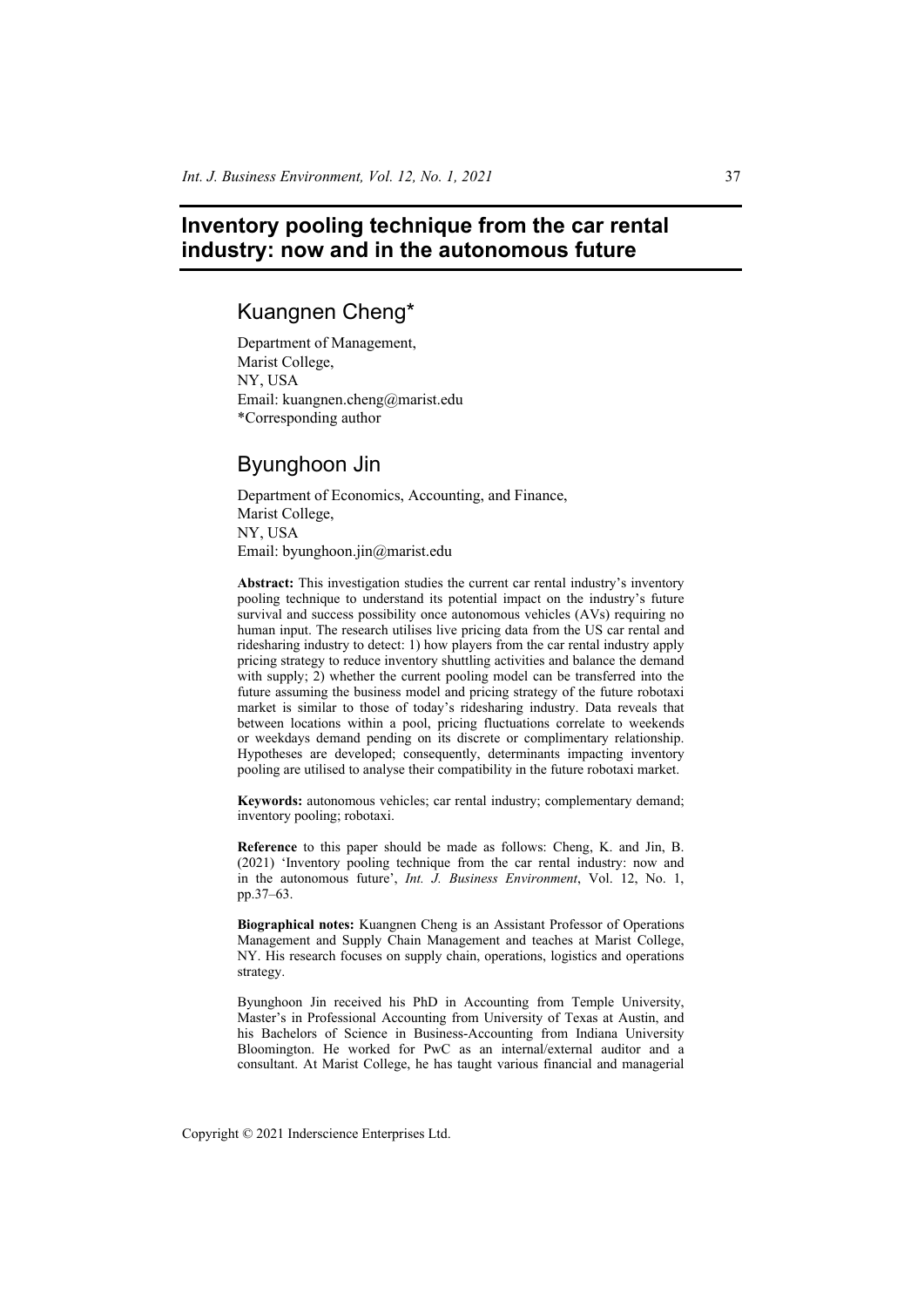accounting courses including intermediate accounting and cost accounting. His main research interests include accruals behaviour, earnings management, cost behaviour, executive compensation, corporate governance, and business ethics.

### **1 Introduction**

The car rental industry is facing new challenges:

- 1 it is losing customers to ridesharing service (such as Uber or Lyft)
- 2 it is expected to be disrupted in the near future once the capability of autonomous vehicles (AVs) reaches level 5 (fully autonomous and requiring no human input) according to Society of Automotive Engineers (SAE) International.

However, the vast majority of scholarly articles concerning the paradigm shift in the automotive industry focus on issues such as autonomous technology development, implementation procedures, regulations or public acceptance. How will self-driving vehicles impact the \$93 billion value of global car rental industry is rarely studied. As ridesharing firms, automakers and technology giants are gradually entering into the new market, the rental car industry is at a crucial moment in winning the fight. Fortunately, AVs will still require to be managed such as fleet, maintenance, purchasing procurement, etc. The rental car industry might not possess the technical knowledge of AVs to compete, yet, those potential rivals are lacking of the fleet management experience. Experts (Autonomous Cars Will End the \$75 Billion Rental Car Industry as We Know it, 2016) believe, the car rental industry could win the battle based on their existing fleet management knowledge.

What can the car rental industry do to ensure its survival and success in the autonomous future? Over the next decade when the landscape of the car ownership changes and AVs start to dominate the road, the rental car industry may rely on its existing capability of managing and maintaining enormous fleets to win over consumers. One of the fleet management's optimal goals is to ensure demand meets supply at the right time and the right place. An anticipated technique in the future robotaxi (a self-driving taxi or a driverless taxi) market could be the one being applied by the current ridesharing industry, a third party designed ridesharing platform to connect riders and drivers. As transportation providers are not employed by the platform designer, the technique to balance the supply with demand relies on the strategy of 'surge pricing'1 (Hall et al., 2015; Riquelme et al., 2015), a passive supply-demand-matching strategy which is not designed to expand demand but to enlarge revenue. Unless the wait time of getting a ride can be reduced, the current inventory pooling strategy has its unique value in enhancing future robotaxi's inventory management.

Yet, the car rental industry's demand is hard to accurately forecast due to:

- 1 the industry's reservation (the demand side) practice such as a non-guaranteed reservation format
- 2 a widely fluctuated capacity (the supply side) since a fleet can be moved around between locations at a determined cost (Haensel et al., 2012).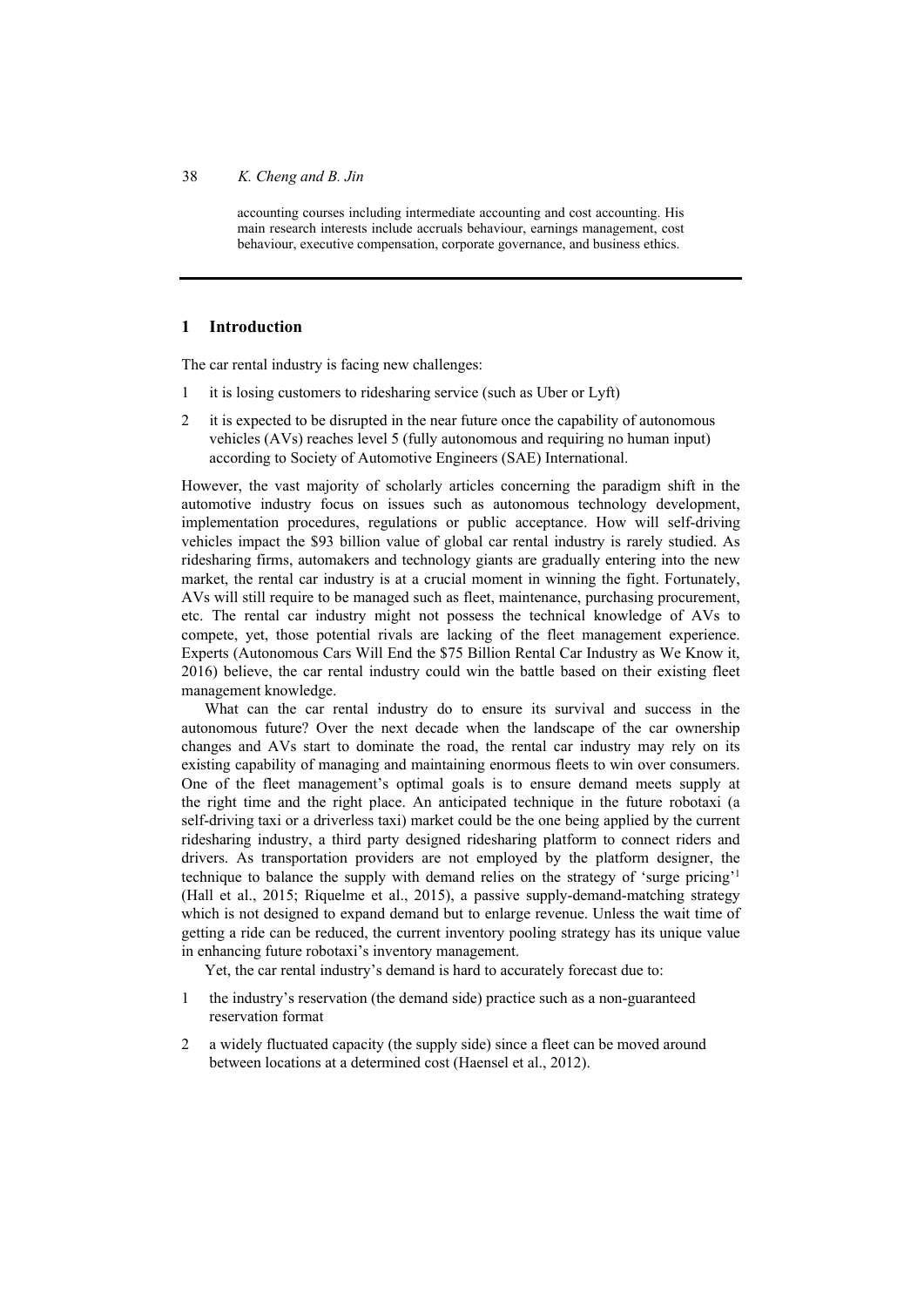Almost every major car rental firm has more than one location in a metropolitan area. For example, Enterprise, Hertz and Avis have 44, 23 and 17 locations respectively in the Seattle area. This scale is where all other potential rivals in robotaxi market cannot compete with. In general, locations are distributed around airport, downtown and suburb (collectively, the aggregate of these three locations is called a pool). As business customers tend to utilise airport locations during weekdays and leisure customers downtown/suburb locations during weekends, it is not uncommon to expect demands at airport locations to spike on weekdays and downtown locations on weekends (Carroll and Grimes, 1995). In larger car rental firms, a group of stations share the same fleet; and, rental stations are usually aggregated into pools (Oliveira et al., 2017). Unlike airlines, hotels or cruise lines, car rental firms can easily shuttle their fleet between locations to meet demands. As demand forecast techniques in revenue management matured (Fiig et al., 2014), pricing decision in the car rental industry is expected to be synchronised with the allocation of inventory; especially, decisions are expected to take into account that inventory is not fixed but flexible. This means costs of the fleet shuttling within a pool need to be considered when applying a dynamic pricing strategy to maximise profits. Unless the cost of shuttling inventory is negligible, the inventory pooling strategy needs to consider that:

- 1 weekday and weekend rates fluctuate significantly depending on locations
- 2 inventory pooling is effective when prices between airport and non-airport (namely, downtown/suburb) are inversely correlated.

This investigation intends to explore how the car rental industry balances demand with supply via inventory pooling strategy and attempts to explain whether the current strategy is sustainable in the autonomous future.

The remainder of this investigation is organised as follows. Section 2 is the literature review, Section 3 is the hypotheses development, Section 4 is the data, methods and discussion, Section 5 is the compatibility of the current pooling strategy in the future robotaxi market, and Section 6 is the concluding remarks.

### **2 Literature review**

Extended literature of operations management related to inventory pooling has demonstrated various effects of consolidating common inventory stock on a stochastic demand (Das and Tyagi, 1997; Kurata, 2014; Swinney, 2011). Two major suggestions are found from the inquiry of how to optimise profits by efficiently matching supply with demand. On the demand side, scholarly work (e.g., Graves et al., 1986; Toktay and Wein, 2001), in general, have emphasised that demand forecasting reduces inventory managing costs. On the supply side, the journey started from Maister's (1976) 'square root law' of locations, which states, and has mathematically proved, that when demands are independent and each location has the same proportion of demand, the system-wide average inventory increases proportionally to the square root of the number of locations in which inventory is held. In other words, consolidating locations can be beneficial to the firms. Later, Eppen's (1979) study of newsvendor-type markets illustrated that pooling inventory for different demand sources decreases inventory costs. The intertwined nature between Eppen's pooling effect and Maister's 'square root law' of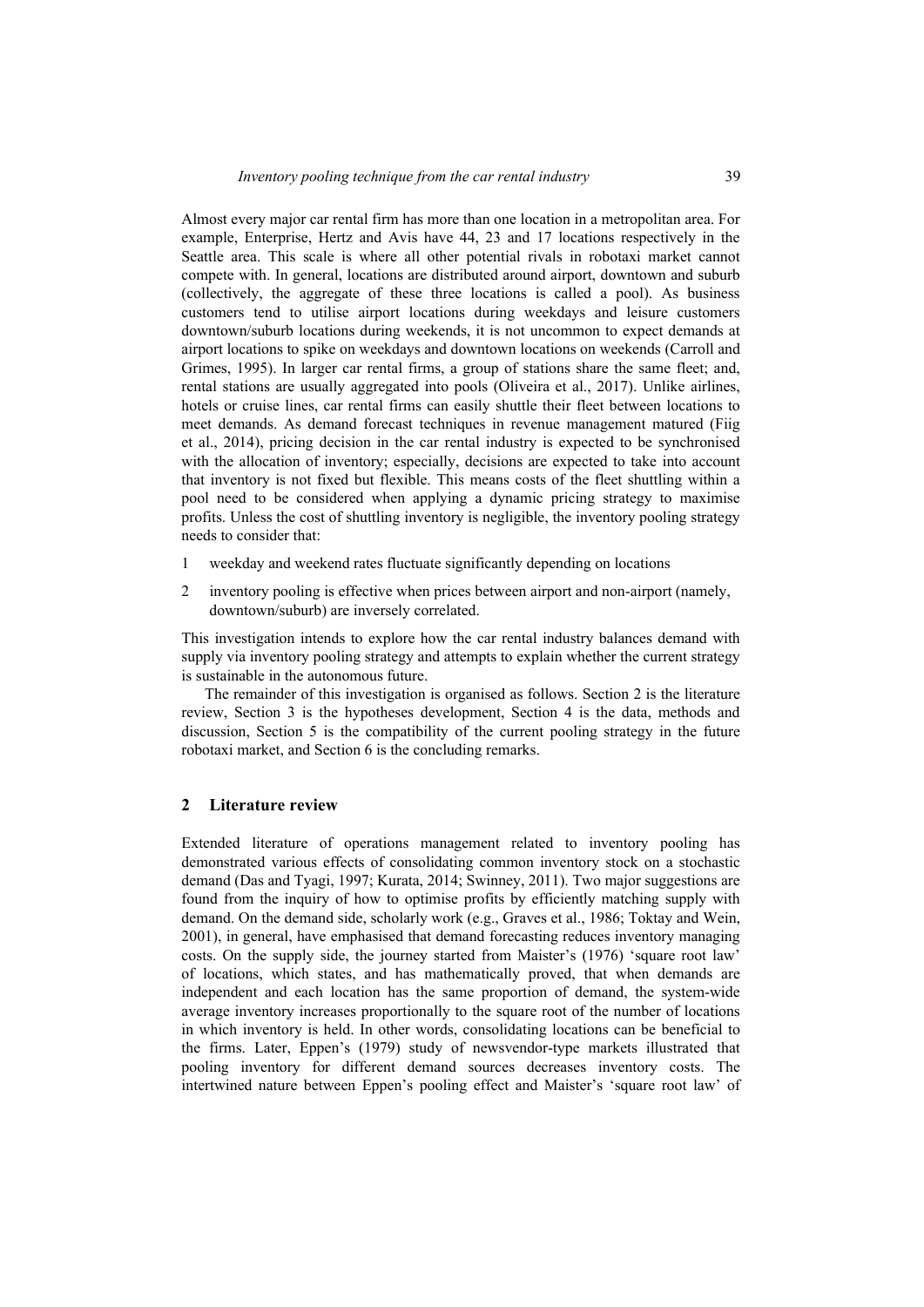location consolidations incubated two noticeable lines of work (Williams and Tokar, 2008). One focused on how to integrate inventory control with other logistics activities such as transportation and warehousing (e.g., Tyagi and Das, 1998; Buffa and Reynolds, 1979; Mattsson, 2007) and the other on the inter-firms' collaborative inventory management (e.g., Langley, 1980; Kumar and Chandra, 2002; Cardenas-Barron, 2007). Study on the inventory pooling effect continues to gain attention and expands to the marketing field which is interested in how to gain more customers. For example, Swinney (2011) discussed what type of consumer purchasing behaviours is expected when inventory is intentionally fluctuating. One of the findings was that pooling may benefit the firm when margins are high and demands are negatively correlated. Zhong et al. (2018) explained how integrating the heterogeneous service level requirements of different customers into the pooling model could expand customer base. Kurata (2014) asserted that product availability naturally influences customers' purchasing decisions. When customers are product-availability-conscious, the design of a centralised inventory system needs to avoid a long delivery lead time. To summarise findings from the previous literature, inventory pooling saves costs as it reduces uncertainty and efficiently improves the matching of supply with demand.

Literature related to dynamic pricing is plentiful. Many agreed that dynamic pricing, the demand-side management, increases revenue and profits (McAfee and te Velde, 2007; Sahay, 2007). To ensure that a dynamic pricing produces beneficial results, important parameters and constraints of product distributions need to be identified. First, consumers respond to marginal incentives (Chen and Pearcy, 2010); second, the product has a finite shelf life and the capacity is fixed. Such operational characteristics are possessed by travel and hospitality industries such as airline (Alderighi et al., 2011; Escobari, 2014), hotel (Kimes, 2011; Bayoumi et al., 2013) and sports industry (Drayer et al., 2012; Bouchet et al., 2016). As demand data became easier to obtain, new technologies became widely available to enable the adjustment of price changing at nearly no cost. Those modern technologies of analysing demands and pricing data fast and thoroughly subdued the hurdle of constraints in the area of inventory capacity (Elmaghraby and Keskinocak, 2003). As such, the dynamic pricing started to make inroads into retail and other industries where the sellers have the capability to store inventory (Chen et al., 2016). When the capacity is fixed, the mechanism of 'posted price'2 is employed to balance supply and demand, instead of 'price discovery'3 which is more relevant when capacity is more flexible due to inventory pooling (Einav et al., 2018). Further, in the event when more demand than semi-flexible supply, then, 'surge price' (Hall et al., 2015; Riquelme et al., 2015), instead of 'posted price', produces much better results. 'Surge price' not only balances supply and demand, but also extracts more profits. Elmaghraby and Keskinocak (2003) explained how industries that traditionally relied on improving inventory management to increase profits are now eager to look at a better demand side management. Numerous scholarly works have addressed the dynamic pricing under a flexible production capacity (Ceryan et al., 2013; Yang and Zhang, 2014). Basically, scholars have discussed how to set price decisions to match the inventory and maximise profits. Rules of thumb to deal with a flexible capacity are that:

- 1 prices should be changing periodically instead of continuously over time
- 2 firms are required to set the desired inventory level before the demand is known (Simchi-Levi et al., 2014).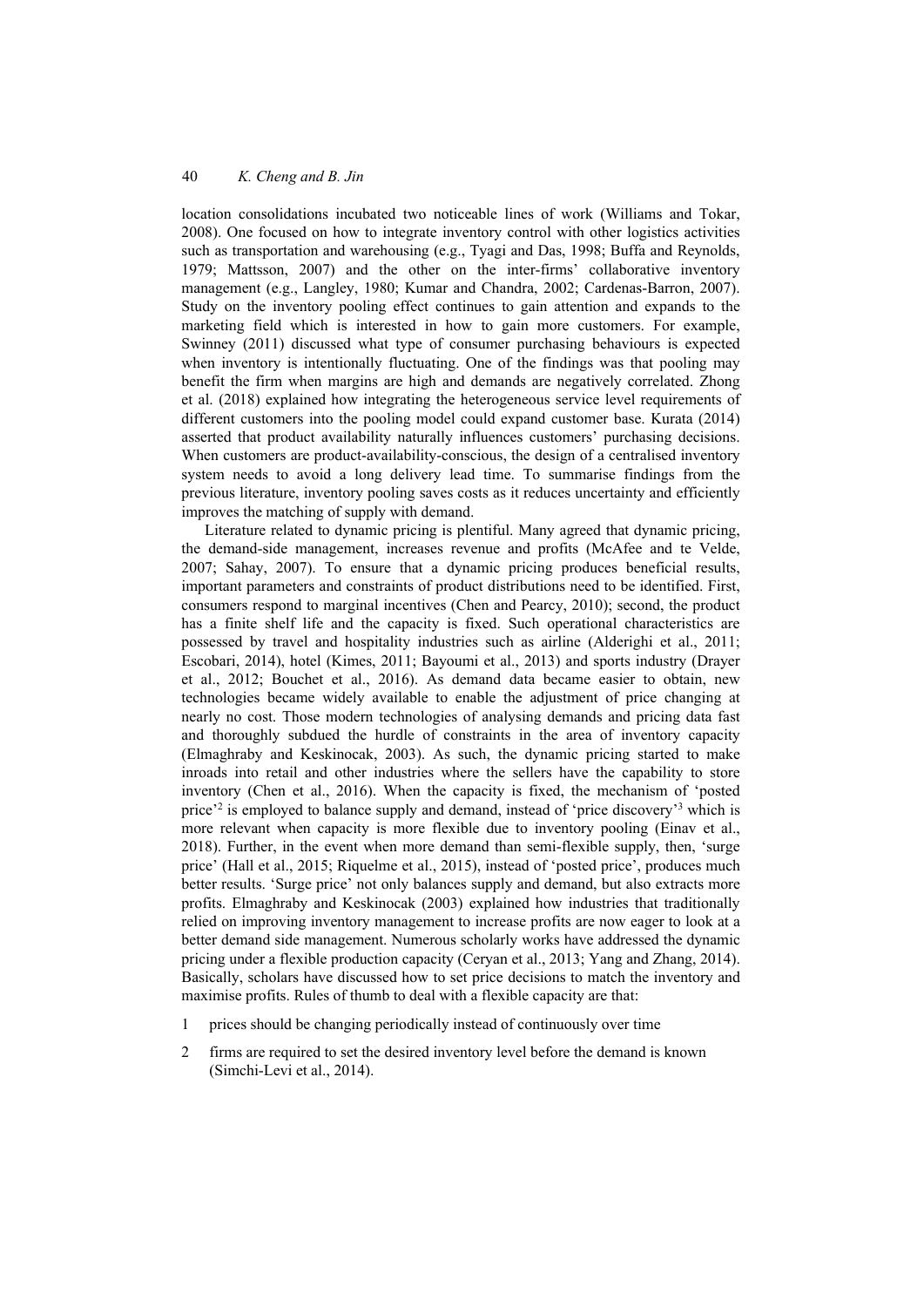However, research in the area of the car rental logistic problems is scarce. As car rental revenue heavily involves the efficiently matching of rental location, fleet size, car type, length of rental, and time of rental, a large body of car rental literature focused on solutions of how to match pricing decisions with the capacity based on mathematical modelling (Oliveira et al., 2017). Madden and Russell (2012) studied Dollar Thrifty Auto Group and provided their optimisation model to solve fleet deployment issues as direct data is not observable. Some early works were descriptive and focused on revenue management such as how to control capacity, price and booking requests (Carroll and Grimes, 1995; Geraghty and Johnson, 1997). Since this type of quantitative approach, in terms of how to optimise revenue, has been borrowed from the airline industry (Oliveira et al., 2017), the pioneer of revenue management, certain parameters adapted from the airline industry faced different challenges in the car rental industry. For example, precisely forecasting demand and supply is difficult due to the industry norm of reservation practice and fleet flexibility (Gordon, 2015). Citing this unique characteristic of capacity flexibility, numerous scholars dedicated their work in fleet management problems. As early as 1977, Edelstein and Melnyk (1977) explained how Hertz Cooperation controlled their fleet size or available capacity on a pool basis. Pachon et al. (2003) exemplified three phases of decision-making in fleet control:

- 1 locations that need to be grouped into one pool
- 2 the quantity, variety and the deployment of the fleet within each pool
- 3 mathematical algorithms to solve pool segmentation problems (also see Yang et al., 2009).

Fleet utilisation and its impacts on revenue optimisation can be found in the work of Oliveira et al. (2017), which explains why managing fleet flexibility within a pool, instead of a fixed capacity at a station level, produces better financial outcomes. The operational practice of adjusting fleet size at a determined cost by moving cars between rental stations within a pool can be found in the literature of revenue and operations management related to the car rental industry (Carroll and Grimes, 1995; Fink and Reiners, 2006; Pachon et al., 2006; Haensel et al., 2012; You and Hsieh, 2014).

Literature in the area of robotaxi fleet management is at its early development stage. First, by definition, robotaxi can be treated as a type of sharing a fleet of AVs. As such, cost of a trip, profit per mile or per trip (Firnkorn and Mueller, 2011; Bischoff and Maciejewski, 2016; Boesch et al., 2018; Stocker and Shaheen, 2018; Nunes and Hernandez, 2019) serves better estimates for future choices of the travel mode. As the industry is at the early adoption stage, there are insufficient real operational data to reach a consensus, in terms of the cost of usages. Some asserted that the usage of robotaxi is more expensive than that of the CDVs such as a robotaxi trip would cost between \$1.58 to \$6.01 on a per-mile basis vs. the \$0.72 cost of owning a car (Nunes and Hernandez, 2019); some (Burns et al., 2013) provided simulation results to prove the cost of robotaxi would be ten times lower than that of CDVs. Second, in the operation side, the area of fleet size, variations and relocation strategies is the main focus. Numerous study revolved on these issues. For example, Vosooghi et al. (2019) applied a multi-agent activity-based simulation and studied the Rouen-Normandie metropolitan in France. Their conclusions indicated that several factors such as the demographic structure of the metropolitan and the preferences of AV's variation impact robotaxi fleet sizing. A study of the travel mode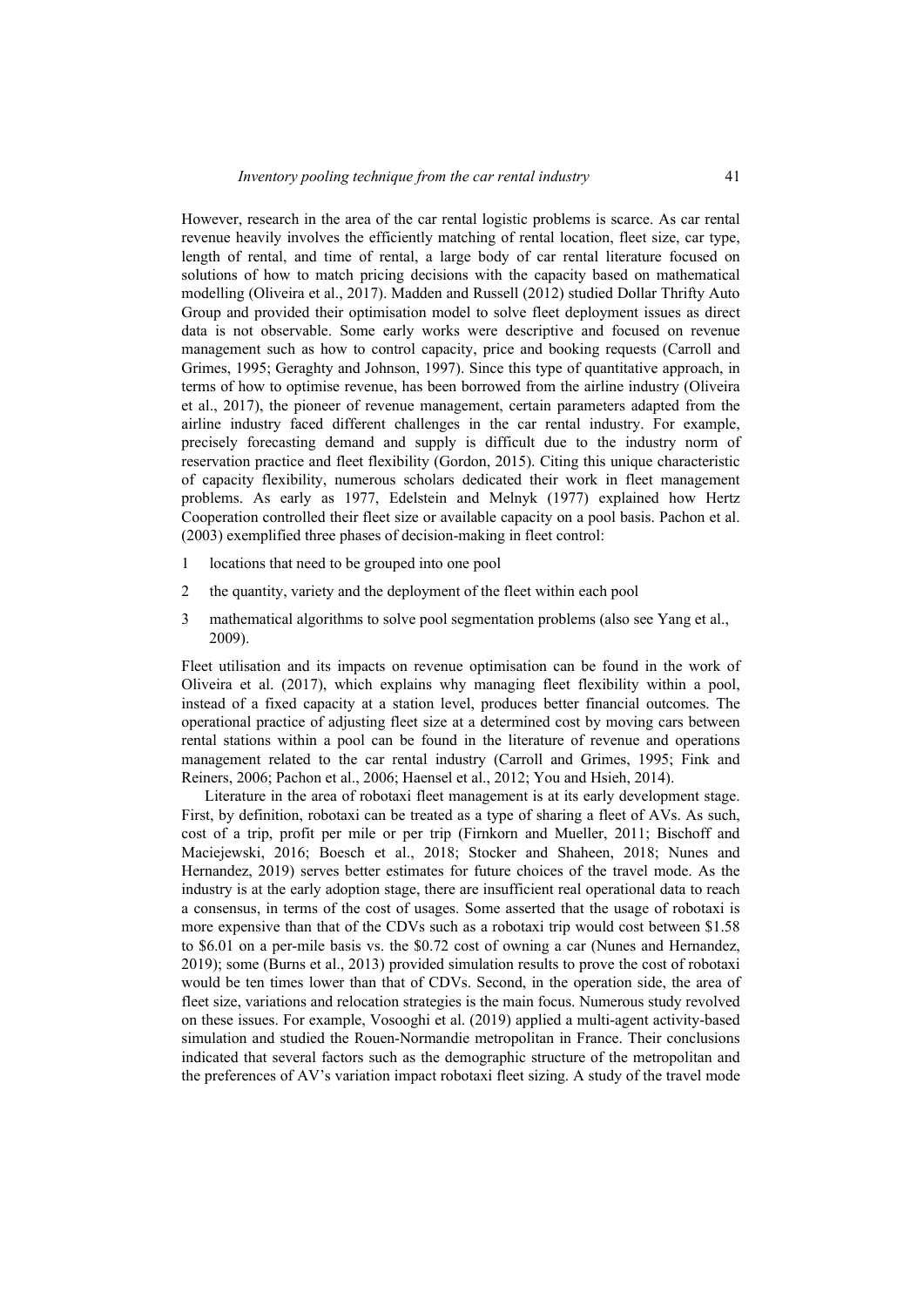by shared autonomous vehicles (SAVs) in Austin, Texas, conducted by Fagnant and Kochelman (2018) revealed that vehicle-miles travelled by SAVs exceed person-trip miles demanded due to anticipatory relocations of empty vehicles between trip calls. Further, the population density influences service level (Bischoff and Maciejewski, 2016) which means the usage of AVs in the city centre is more efficient compared to the suburban area. Finally, unlike the service mode of CDVs' vehicles-awaiting-customers, the shorter wait time (quicker pickups) would attract more revenue for robotaxi mode of customers-awaiting-vehicles. This type of the operation may require the right choice of dispatching algorithm (Hoerl et al., 2018) instead of physical locations.

## **3 Hypotheses development**

By definition, the concept of inventory pooling applies to the strategy that a firm attempts to match supply with demand by managing a common inventory stock to serve multiple markets in a timely manner. As such, the technique involves inventory sharing within a pool (spatial dimension) in a timely (temporal dimension) fashion. The mechanism of capacity adjustment through pricing decisions and its relationship with the discrete demand (explained in the previous section) leads to the following four hypotheses related to the relationship with the demand between spatial and temporal dimension:

1 As indicated in Section 2 (literature review), to ensure that a dynamic pricing produces beneficial results, consumers have to respond to marginal incentives (Chen and Pearcy, 2010). This is one of the reasons why firms segment customers according to customers' price sensitivity (Stole, 2007; Cho et al., 2018; Aryal et al., 2018) to optimise the profit. For example, airlines would offer different types of fare, each with different restrictions and price levels for a seat on the same flight (Botimer and Belobaba, 1999). In general, business travelers do not normally stay over a Saturday night at the destination and airlines would impose a higher fare for this type of travellers (Stavins, 1996, Cheng et al., 2015). As such, the car rental industry also segments the market into weekday business market vs. weekend leisure market and would offer higher price during weekday and lower price during weekend (Khan et al., 2009). Integrating these variations on price sensitivity influenced by weekday or weekend between business and leisure markets, we expect players would set its location price based on the difference between days of the week. Thus:

Hypothesis 1 Day of the week (i.e., whether it is a weekday or weekend) affects the location pricing strategy.

2 Fleet utilisation is extremely critical in the rental car industry's operational costs. The optimal goal is not to have any idle fleet, and, the design of the network should aim at having 100% of the fleet occupied 100% of the time. As such, follow Oliveira et al.'s (2017) fleet and revenue management framework, the ultimate purpose of a pool design should be how to efficiently and effectively utilise all fleet within a pool among locations. In addition, as indicated in Section 2, Maister's (1976) square root law of locations indicates the system-wide average inventory increases proportionally to the square root of the number of locations in which inventory is held. Since a pool consists of airport, downtown and suburb in the rental car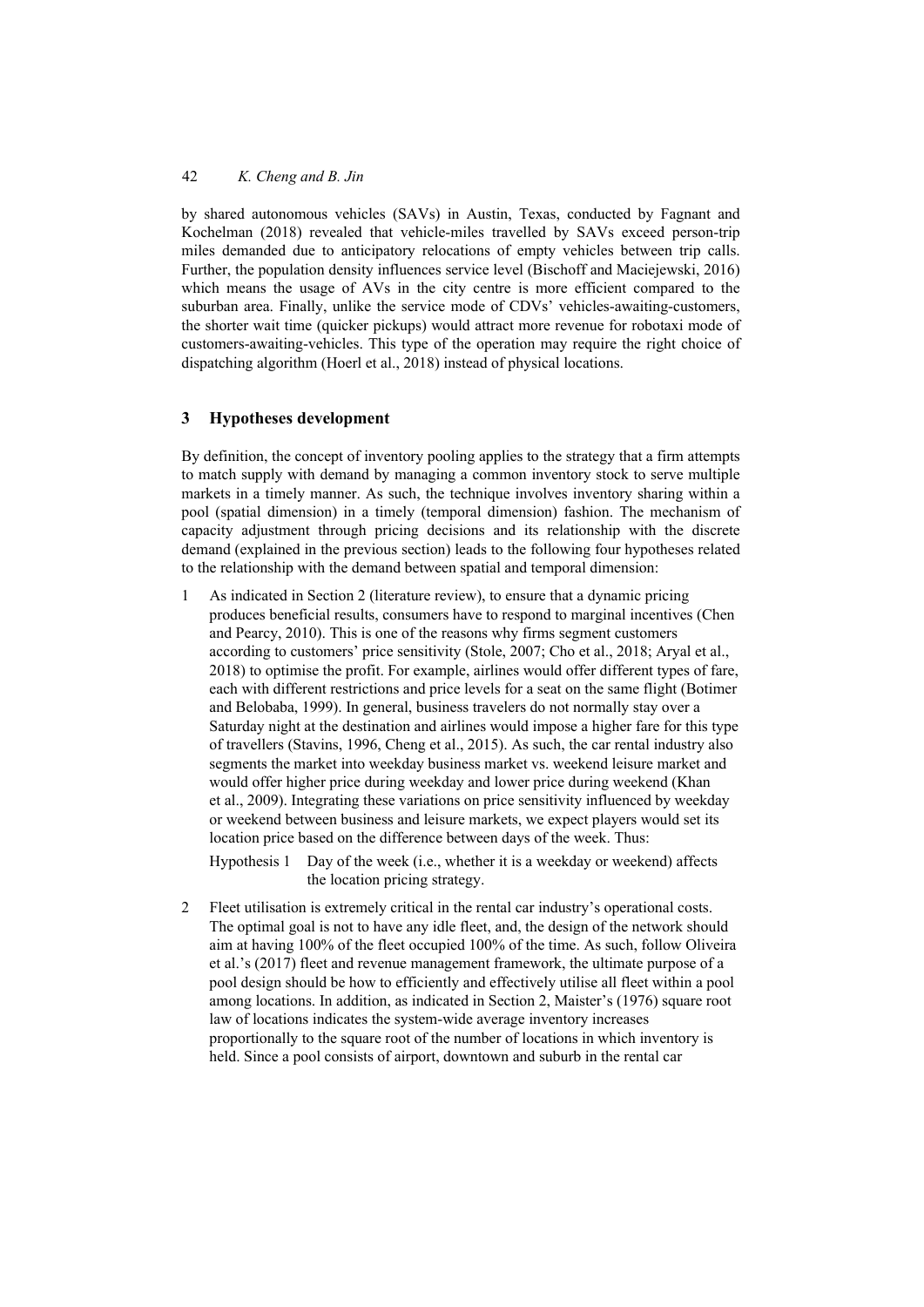industry, we would expect the pricing strategy should exhibit certain positive or negative correlation among locations within a pool. Thus:

| Hypothesis 2 The correlation between the location pricing strategy of airport and<br>that of downtown is negative. |
|--------------------------------------------------------------------------------------------------------------------|
| Hypothesis 3 The correlation between the location pricing strategy of airport and<br>that of suburb is negative.   |
| Hypothesis 4 The correlation between the location pricing strategy of downtown<br>and that of suburb is positive.  |

### **4 Data, methods and discussion**

There are two sections of data analysis. The first section (Section 4) is related to the car rental industry's pooling strategy (CDVs' strategy) and the second section (Section 6) related to the AVs' strategy. The intended subjects to be investigated for the first section are the four largest car rental firms in the US car rental market, either by fleet size, number of locations or revenue. They are:

- 1 Enterprise Holdings including Alamo, Enterprise and National car rental (hereafter Enterprise)
- 2 The Hertz Corporation including Dollar and Thrifty car rental (hereafter Hertz)
- 3 Avis Budget Group including Payless (hereafter Avis)
- 4 Advantage Rent-a-Car (hereafter Advantage).

Total market share by revenue of these four firms in 2017 was 96.08% of the US car rental market according to Statista, an online statistics portal, headquartered in Hamburg, Germany. Among these firms, Enterprise has 6,400 rental locations, Hertz has 4,000, Avis has 3,100 and Advantage has 76 rental locations. The data in this investigation are directly quoted from Enterprise, Hertz, Avis and Advantage (i.e., excluding those firms under their corporate umbrella). The ten largest US airports examined in this study are based on the list provided by Airline Origin and Destination Survey (DB1B) from Bureau of Transportation Statistics: Atlanta (ATL), Los Angeles (LAX), Chicago (ORD), Dallas (DFW), New York (JFK), Denver (DEN), San Francisco (SFO), Las Vegas (LAS), Seattle (SEA) and Charlotte (CLT). To prepare the analysis of how car rental firms apply pricing strategy to meet demand, data of some exogenous factors which might impact rental rate associated with these ten largest US airports are listed in Table 1.

Data source for the daily rental rate is from Galileo, one of the three largest global distribution systems (GDSs), used by professional travel agents. A total of 9,200 real time observations were collected based on daily rate on a standard or midsize car from three different locations within each city: airport, downtown and suburb. As Advantage does not have downtown or suburban locations in almost any of these ten cities (other than Las Vegas downtown) and no presence at Seattle airport, the data collected from Advantage were mostly excluded in the main test and used only for the comparison between all airports' pricing. A total of 8,208 observations were used to analyse the correlations of daily rental rates among airports, downtown and suburban locations within a same pool. As the data are from real time observations and not from simulations or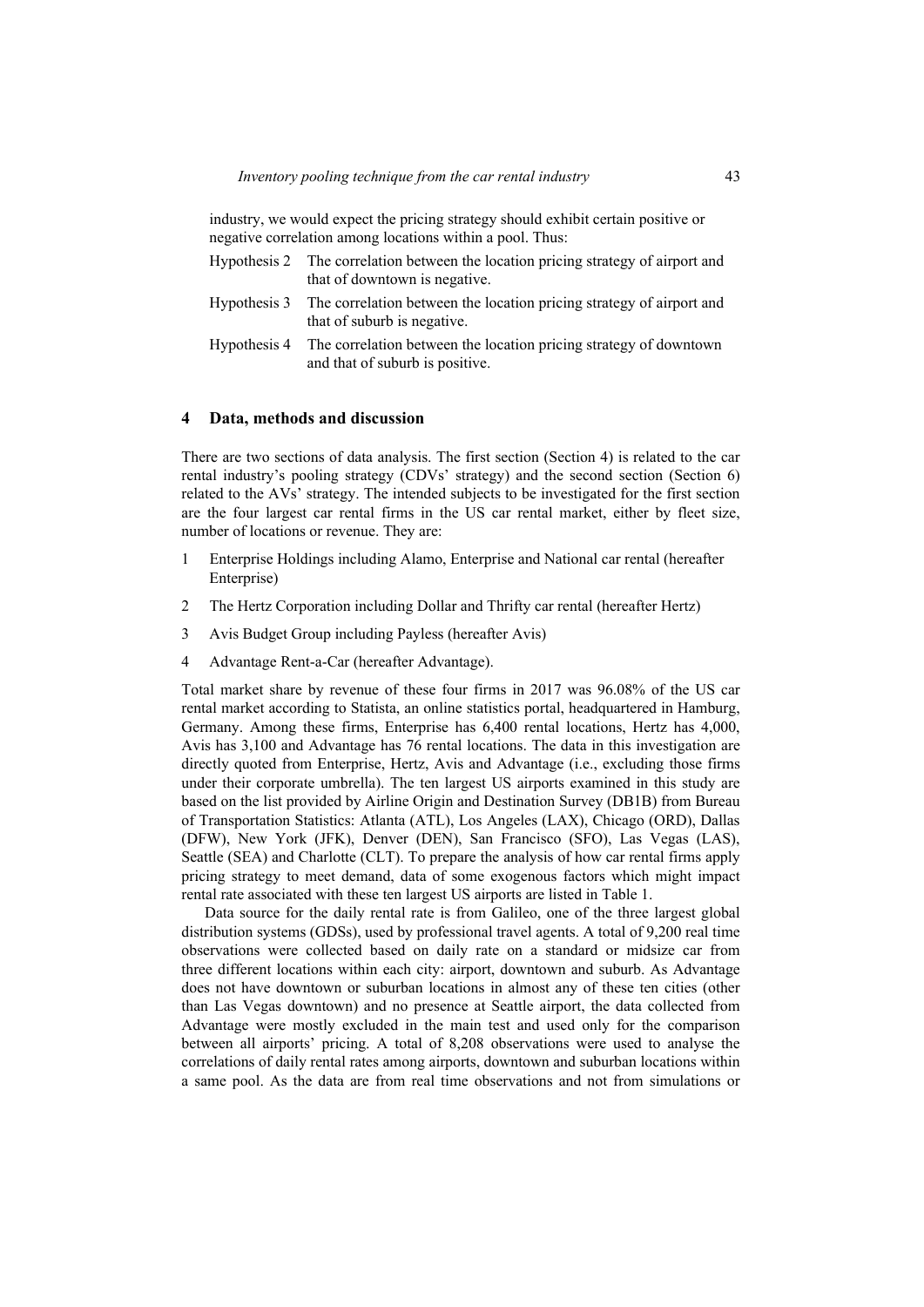partial selective dates within the studied periods, the analysis tends to be somewhat descriptive oriented vs. statistical inferences.

Sample data on daily rate of a midsize car were collected from 3 January to 29 May 2018 for the listed rental rate between 1 July and 30 September 2018. The car rental firms' revenue management involves many variables (endogenous factors) such as location, car size, time-of-the-day arrival and length of rental (Anderson et al., 2004; Li and Pang, 2017), and each one of them impacts the rental price. All firms have a single airport for most cities (except for certain metropolitan areas) but numerous downtown and suburban locations. For example, Hertz has nine downtown and 57 suburban locations in the San Francisco metropolitan area. To make this investigation manageable, one location from downtown and one from suburb were selected for each firm/pool. All prices are based on the daily rate, 24 hours rental time, between the arrival time of 12:01 pm and returning at 12:00 noon the next day. In the car rental industry, a weekend rental starts at 12:01 pm Thursdays and ends at 12:00 noon on Mondays. Weekday rental rate starts at 12:01 pm on Mondays and ends at 12:00 noon on Thursdays. If a metropolitan area has more than one airport, the airport with the largest volume in terms of passenger traffic is selected (e.g., LAX airport in Los Angeles and ORD airport in Chicago).

### *4.1 Methods and results*

Table 2 presents Pearson and Spearman correlations between price, day of the week (weekday or weekend), location (airport/downtown/suburb), and car rental firm (Enterprise/Hertz/Avis). Consistent with Hypothesis 1, the highly significant and negative correlations between the price and the dummy variable for weekend suggest that the price is significantly lower (higher) during weekends (weekdays). In addition, the result also shows that the price is:

- 1 higher (lower) for airports and downtowns (suburbs)
- 2 lower for Enterprise, the largest player, and higher for Hertz and Avis, the smaller players.

Table 3 presents Pearson and Spearman correlations of prices between locations. First, the correlation between airport and downtown pricing is positive, which is contrary to Hypothesis 2. Next, the correlation between airport and suburb pricing is negative, consistent with Hypothesis 3. Lastly, the correlation between downtown and suburb pricing is positive, consistent with Hypothesis 4.

Overall, other than Hypothesis 2, the results of this empirical test agree with the prevalent concept that to effectively execute inventory pooling strategy, the component market demands should be negatively correlated (Swinney, 2011). Does this mean that inventory pooling is not likely to happen between airport and downtown locations? These mixed results lead to the following exploration, by incorporating some exogenous factors (from Table 1) which impact how firms set their rental pricing, in searching how to apply location pricing to complement capacity adjustment so shuttling activities can be minimised.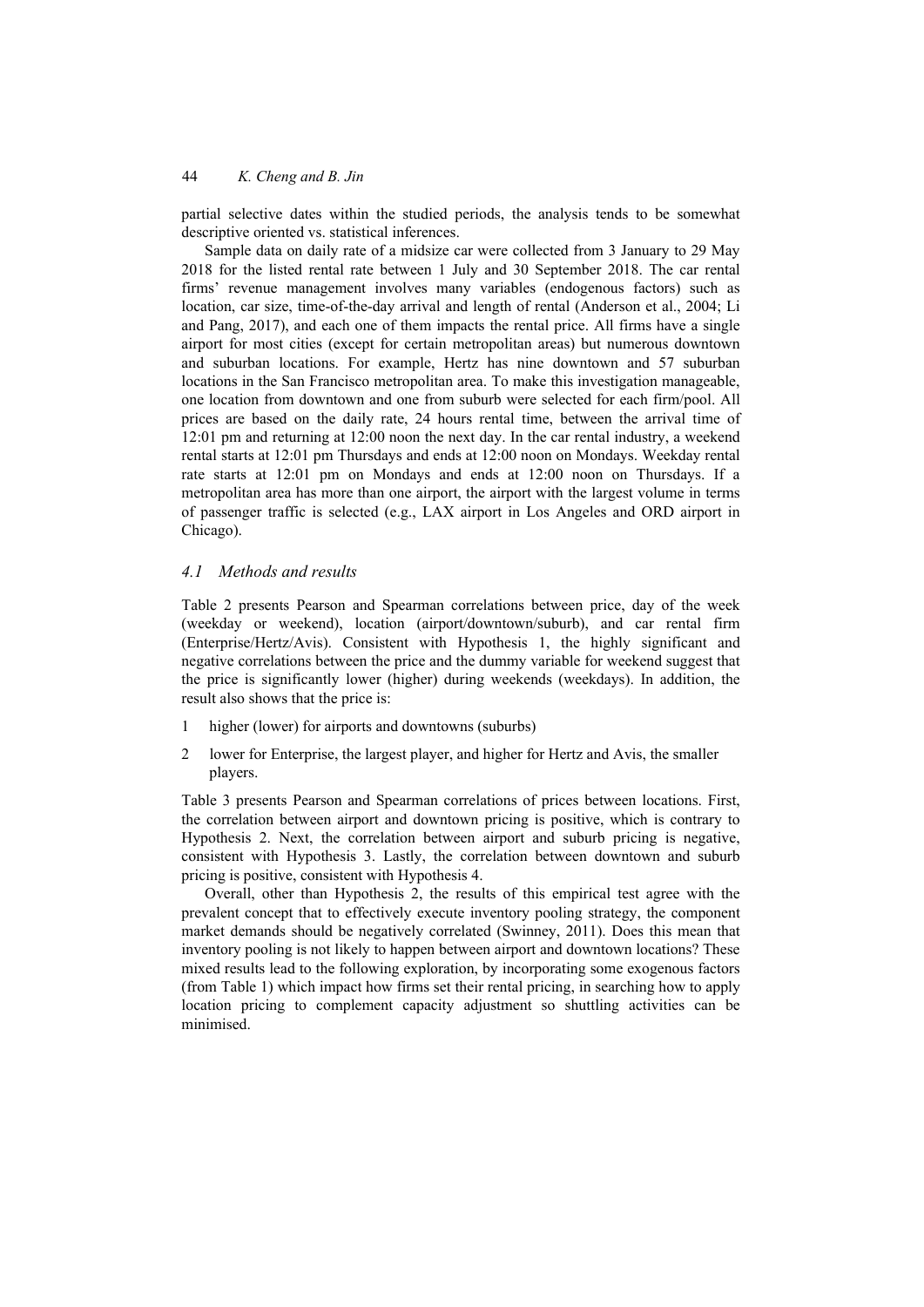|            | passenger volume<br>Airport                                                                                                          | Per capita<br>income | Population | price                                                                                                                    | Median housing Ratio of visitors<br>vs. population | Ridesharing<br>$usage*$ | rental locations<br>Number of | rental rate<br>Daily | Jber per<br>mile cost |
|------------|--------------------------------------------------------------------------------------------------------------------------------------|----------------------|------------|--------------------------------------------------------------------------------------------------------------------------|----------------------------------------------------|-------------------------|-------------------------------|----------------------|-----------------------|
|            | 8.44578                                                                                                                              | 63,831               | 5,949,950  | 210,000                                                                                                                  | 8.5715                                             | 0.00135                 | 175                           | 48.27                | 0.81                  |
| <b>XVT</b> | 3.10217                                                                                                                              | 67,014               | 13,291,490 | 634,000                                                                                                                  | 3.5587                                             | 0.0018                  | 246                           | 49.34                | $\overline{0.81}$     |
| <b>ORD</b> | 4.06297                                                                                                                              | 67,143               | 9,498,720  | 215,000                                                                                                                  | 5.6955                                             | 0.00275                 | $-61$                         | 52.07                | 0.95                  |
| DFW        | 4.22588                                                                                                                              | 65,000               | 7,539,710  | 195,000                                                                                                                  | 3.0107                                             | 0.0009                  |                               | 65.01                | 0.91                  |
| JFK        | 1.49199                                                                                                                              | 73,108               | 19,979,480 | 410,000                                                                                                                  | 2.9881                                             | 0.00461                 |                               | 109.28               | 1.75                  |
| DEN        | 10.07126                                                                                                                             | 73,107               | 2,932,420  | 383,000                                                                                                                  | 10.8102                                            | 0.00175                 | 88                            | 70.39                | $\frac{8}{1}$         |
| SFO        | 5.68773                                                                                                                              | 98,710               | 4,729,480  | 860,000                                                                                                                  | 5.3917                                             | 0.00377                 | $\overline{84}$               | 74.19                | <u>์ล</u>             |
| LAS        | 10.46947                                                                                                                             | 53,159               | 2,231,650  | 266,000                                                                                                                  | 19.2234                                            | 0.0008                  |                               | 55.16                | 0.96                  |
| <b>SEA</b> | 5.74690                                                                                                                              | 80,257               | 3,939,360  | 430,000                                                                                                                  | 10.3824                                            | 0.0016                  | 88                            | 70.95                | 1.35                  |
|            | 8.56731                                                                                                                              | 60,708               | 2,569,210  | 204,000                                                                                                                  | 0.4312                                             | 0.00075                 | 77                            | 53.24                | 5<br>0.81             |
|            | ***Data collected from Census.gov and Statista.com based on 2017's statistics.<br>Notes: *Ridesharing usage<br>**Ratio of visitors v |                      |            | is based on the percentage passenger per 100,000 population<br>$\alpha$ population = total number of visitors/population |                                                    |                         |                               |                      |                       |

### **Table 1** Exogenous factors and daily rental rates of the top ten airports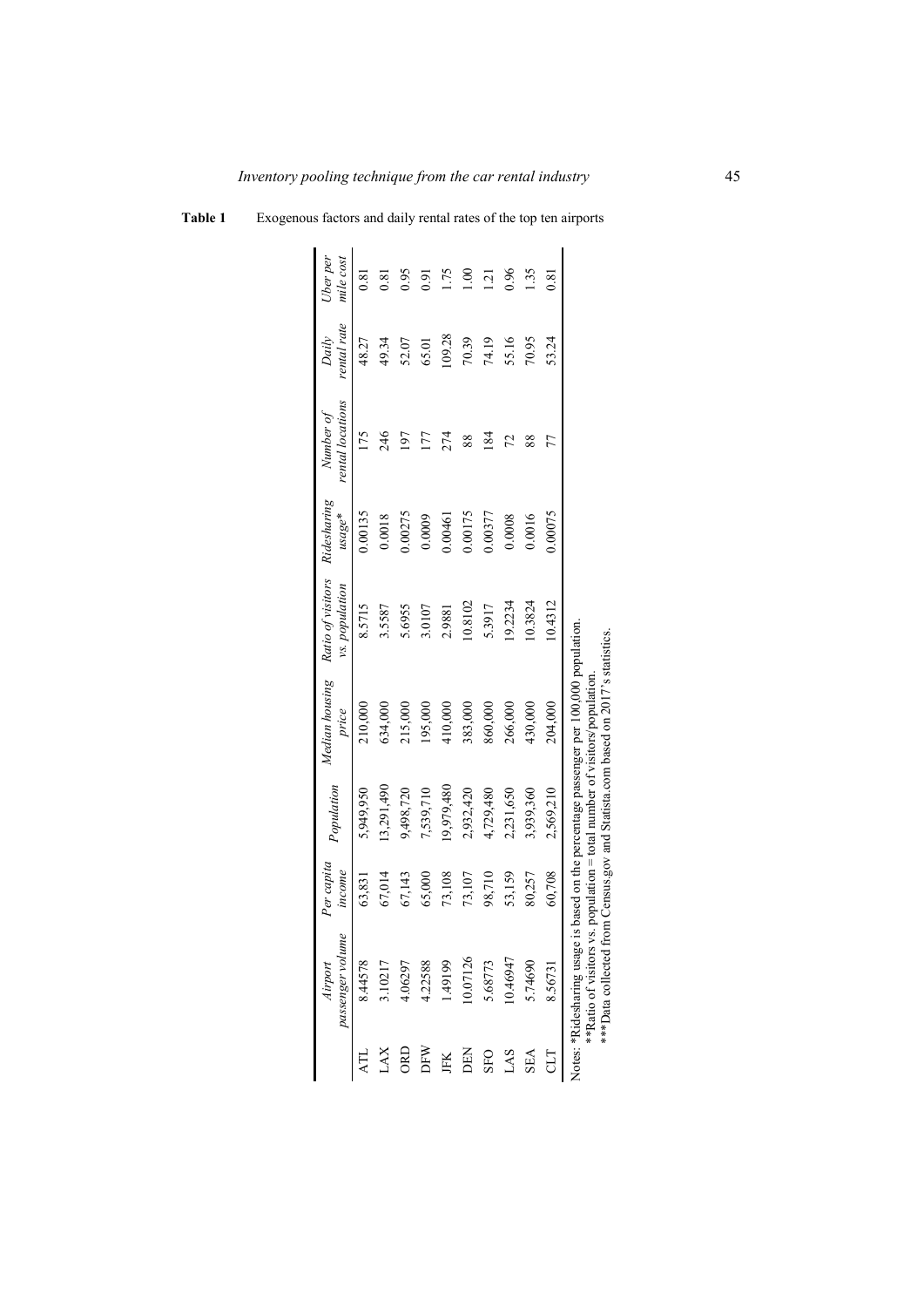|                |                                                                                                                                                                                                                                                                                                                                                                                                                                                                                                                                                                            |       | $\overline{Z}$  | $\overline{V}$ | V3       | V4       | V5       | $\beta$  | $V$ 7    | $\overline{18}$ |
|----------------|----------------------------------------------------------------------------------------------------------------------------------------------------------------------------------------------------------------------------------------------------------------------------------------------------------------------------------------------------------------------------------------------------------------------------------------------------------------------------------------------------------------------------------------------------------------------------|-------|-----------------|----------------|----------|----------|----------|----------|----------|-----------------|
|                | V1 PRICE                                                                                                                                                                                                                                                                                                                                                                                                                                                                                                                                                                   | Corr. |                 | $-0.062$       | 0.232    | 0.057    | $-0.290$ | $-0.189$ | 0.081    | 0.108           |
|                |                                                                                                                                                                                                                                                                                                                                                                                                                                                                                                                                                                            | Sig.  |                 | 0001           | 0000     | 0000     | 0000     | 0000     | 0000     | 0000            |
| $\sqrt{2}$     | WEEKEND                                                                                                                                                                                                                                                                                                                                                                                                                                                                                                                                                                    | Corr. | $-0.063$        |                | 0.005    | $-0.003$ | $-0.002$ | 0.005    | $-0.011$ | 0.005           |
|                |                                                                                                                                                                                                                                                                                                                                                                                                                                                                                                                                                                            | Sig.  | 0000            |                | 0.657    | 0.779    | 0.869    | 0.637    | 0.333    | 0.623           |
|                | V3 AIRPORT                                                                                                                                                                                                                                                                                                                                                                                                                                                                                                                                                                 | Corr. | 0.340           | 0.005          |          | $-0.502$ | $-0.502$ | $-0.003$ | 0.006    | $-0.003$        |
|                |                                                                                                                                                                                                                                                                                                                                                                                                                                                                                                                                                                            | Sig.  | 0001            | 0.657          |          | 0001     | 0000     | 0.752    | 0.570    | 0.803           |
| $\overline{V}$ | <b>DOWNTOWN</b>                                                                                                                                                                                                                                                                                                                                                                                                                                                                                                                                                            | Corr. | $-0.019$        | $-0.003$       | $-0.502$ |          | $-0.497$ | 0.001    | $-0.002$ | 0.001           |
|                |                                                                                                                                                                                                                                                                                                                                                                                                                                                                                                                                                                            | Sig.  | 0.088           | 0.779          | 0001     |          | 0001     | 0.920    | 0.827    | 0.907           |
| V5             | <b>SUBURB</b>                                                                                                                                                                                                                                                                                                                                                                                                                                                                                                                                                              | Corr. | $-0.323$        | $-0.002$       | $-0.502$ | $-0.497$ |          | 0.002    | $-0.004$ | 0.001           |
|                |                                                                                                                                                                                                                                                                                                                                                                                                                                                                                                                                                                            | Sig.  | 0000            | 0.869          | 0000     | 0000     |          | 0.829    | 0.725    | 0.894           |
| $\sqrt{6}$     | ENT                                                                                                                                                                                                                                                                                                                                                                                                                                                                                                                                                                        | Corr. | $-0.254$        | 0.005          | $-0.003$ | 0.001    | 0.002    |          | $-0.498$ | $-0.505$        |
|                |                                                                                                                                                                                                                                                                                                                                                                                                                                                                                                                                                                            | Sig.  | 0001            | 0.637          | 0.752    | 0.920    | 0.829    |          | 0001     | 0001            |
| V              | <b>HERTZ</b>                                                                                                                                                                                                                                                                                                                                                                                                                                                                                                                                                               | Corr. | 0.161           | $-0.011$       | 0.006    | $-0.002$ | $-0.004$ | $-0.498$ |          | $-0.498$        |
|                |                                                                                                                                                                                                                                                                                                                                                                                                                                                                                                                                                                            | Sig.  | 0000            | 0.333          | 0.570    | 0.827    | 0.725    | 0001     |          | 0001            |
| $\sqrt{8}$     | <b>SIAF</b>                                                                                                                                                                                                                                                                                                                                                                                                                                                                                                                                                                | Corr. | 0.093           | 0.005          | $-0.003$ | 0.001    | 0.001    | $-0.505$ | $-0.498$ |                 |
|                |                                                                                                                                                                                                                                                                                                                                                                                                                                                                                                                                                                            | Sig.  | 000000000000000 | 0.623          | 0.803    | 0.907    | 0.894    | 0001     | 0001     |                 |
|                | other locations, <i>DOWNTOWN</i> = 1 for downtowns, = 0 for other locations, <i>SUBURB</i> = 1 for suburbs, = 0 for other locations, <i>ENT</i> = 1 for<br>(lower) diagonal. <i>PRICE</i> = daily car rental price, WEEKEND = 1 for weekends, = 0 for weekdays, AIRPORT = 1 for airports, = 0 for<br>Notes: Table 2 reports Pearson (Spearman) correlations between daily car rental price, day of the week, location, and company in the upper<br>Enterprise, = 0 other companies, HERIZ = 1 for Hertz, = 0 other companies and $A/IS = 1$ for Avis, = 0 other companies. |       |                 |                |          |          |          |          |          |                 |

**Table 2** Correlations between price, day of the week, location and company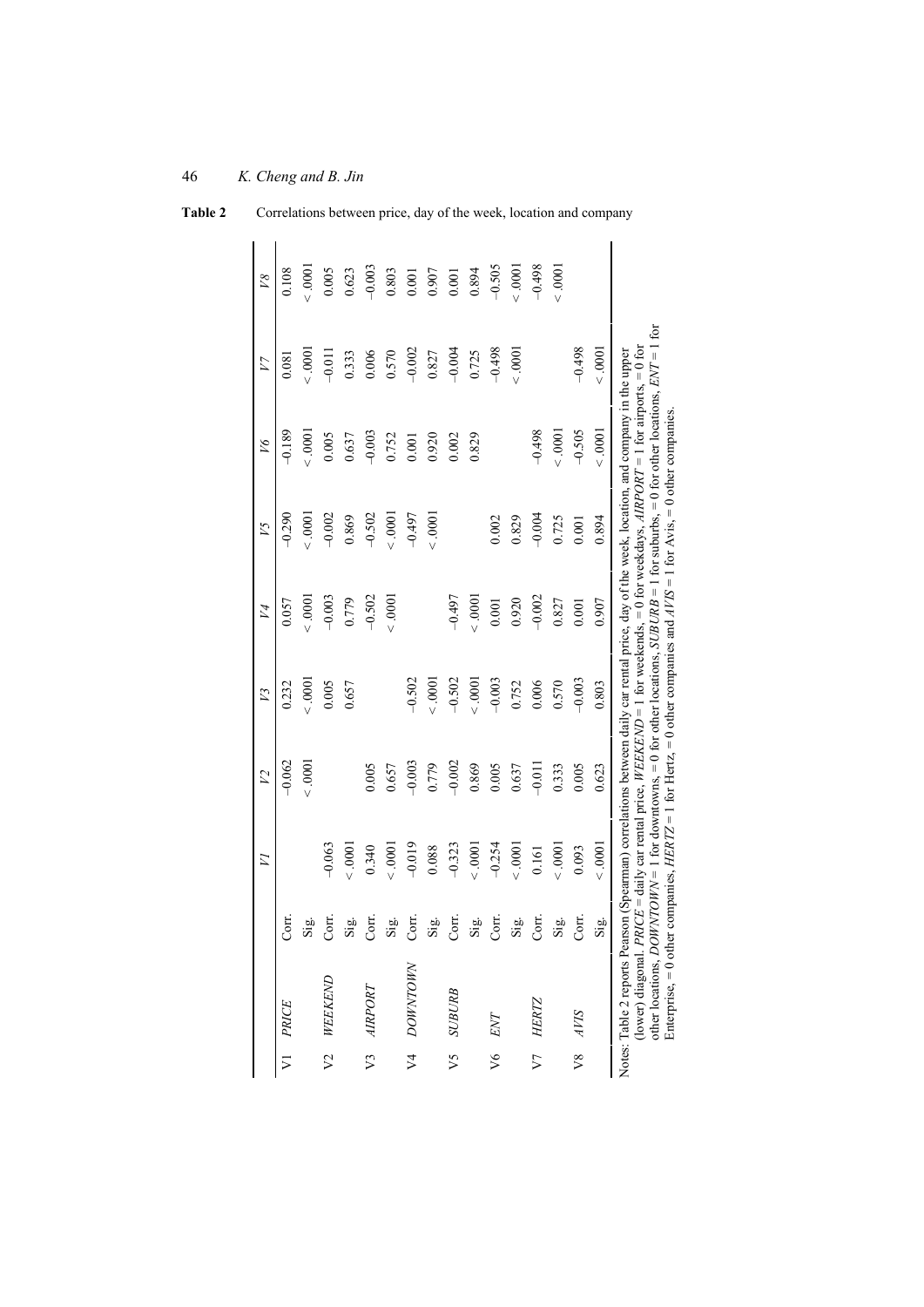|                |                       |       | V1       | V2      | V3       |
|----------------|-----------------------|-------|----------|---------|----------|
| V1             | <b>AIRPORT PRICE</b>  | Corr. |          | 0.187   | $-0.035$ |
|                |                       | Sig.  |          | < 0.001 | 0.067    |
| V <sub>2</sub> | <b>DOWNTOWN PRICE</b> | Corr. | 0.220    |         | 0.215    |
|                |                       | Sig.  | < 0.001  |         | < 0.001  |
| V <sub>3</sub> | <b>SUBURB PRICE</b>   | Corr. | $-0.064$ | 0.394   |          |
|                |                       | Sig.  | 0.001    | < 0.001 |          |

**Table 3** Correlations of prices between locations

Notes: Table 3 reports Pearson (Spearman) correlations of prices between locations within the same city/company in the upper (lower) diagonal. *AIRPORT*\_*PRICE* = daily car rental price at the airport location for the city/company, *DOWNTOWN*  $PRICE =$  daily car rental price at the downtown location for the city/company and *SUBURB*\_*PRICE* = daily car rental price at the suburb location for the city/company.

### *4.2 Pricing strategy and locations*

Table 4 is the output of correlations between day of the week and location by firms and pools.

Out of ten metropolitans (or ten pools), the majority of airport's daily rental rates of weekends are lower than those of weekdays (consistent with Hypothesis 1). Yet, all three rivals at Seattle airport unanimously set their price with no fluctuation between weekdays and weekends. For example, when applying independent sample t-test by using Hertz airport's weekday and weekend's daily rental rate to compare the differences, the report (see Table 5) shows there was no significant difference in the daily rental rates for weekday ( $M = 71.53$ ,  $SD = 26.92$ ) and weekend ( $M = 68.79$ ,  $SD = 20.80$ ), conditions:  $t(90) = 0.55$ ,  $p = 0.580$ . As such, an inverse correlated pricing strategy among its three locations, airport, downtown and suburb, is not found. Apparently, pooling activities are excluded in cities like the Seattle pool. Firms are expected to shuttle unneeded inventory during weekends from airport to their downtown or suburban locations within the same pool to meet demands (Swinney, 2011). However, this can only happen when there is a discrete demand between weekdays and weekends. The average daily rental price at Seattle pool (see Table 1) is the third highest in the nation (behind that of New York and San Francisco). Seattle is also the only city without Advantage Rent-a-Car's rivalry. In addition, its per capita income is the second highest among ten metropolitans. Results of the Pearson correlation indicated that there was a significant positive association between income and daily rental rate,  $[r(10) = 0.690, p = 0.027]$ .

Out of 36 pairs from the above comparisons, only Hertz offers discrete pricing between its airport and suburb locations. Hertz at Denver airport even shows a significant positive correlation with day of the week. However, its weekend shows otherwise and weekday shows no correlation. This simply implies that the Denver pool is more inclined toward a weekend or leisure market. From Table 1, ratio of visitors vs. population, Denver is the second highest among all ten metropolitans. When a city's car rental market has a strong leisure consumption, then the location may only show discrete demands during weekends. This applies to New York (Enterprise and Avis) and Las Vegas (Hertz) as well.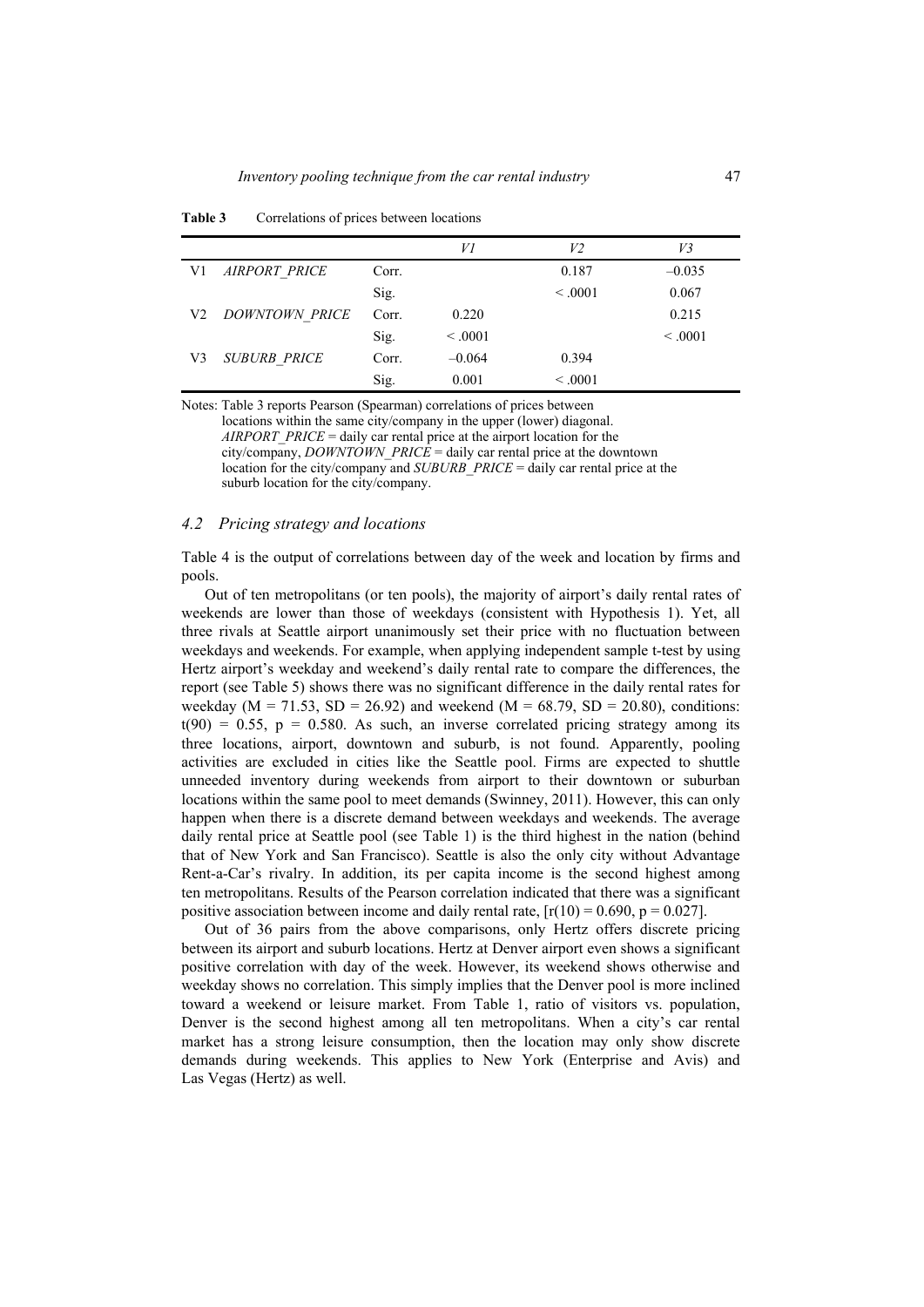| $1.000**$<br>$1.000**$<br>$-.752**$<br>$-.348**$<br>$D$ /town<br>$.381**$<br>$.876**$<br>0.167<br>0.015<br>0.064<br>0.111<br>$-.606**$<br>$-.526**$<br>$-.287**$<br>$-.677$ **<br>Airport<br>$-0.770$<br>$.282**$<br>$-0.035$<br>$-0.770$<br>$.282**$<br>.584**<br>$-0.025$<br>$-0.086$<br>.761 **<br>$.349**$<br>$-0.172$<br>$.210*$<br>$.227*$<br>0.104<br>0.103<br>0.158<br>$-.754**$<br>$-423**$<br>$-845**$<br>$-.702**$<br>$-.805**$<br>$-345**$<br>$-.621**$<br>$-.289**$<br>$-.724**$<br>$-.697**$<br>$-.382**$<br>$D\!$<br>$-.327**$<br>$.703**$<br>$-0.005$<br>$-0.155$<br>$-.243*$<br>$-0.155$<br>$-0.155$<br>$-0.280$<br>$-0.155$<br>$-0.136$<br>.451**<br>$-0.012$<br>$-0.102$<br>$-0.034$<br>0.016<br>0.115<br>0.083<br>0.083<br>0.148<br>$-.284**$<br><b>D</b> /town<br>$-.218*$<br>**858.<br>** 677<br>$-0.205$<br>.684**<br>$.392***$<br>$-0.070$<br>$.248*$<br>0.030<br>$-.696**$<br>$-405**$<br>$-.548**$<br>Airport<br>**181.<br>$.309**$<br>$.872***$<br>$-0.138$<br>**198<br>$-234*$<br>$.290***$<br>$-0.139$<br>$-.253*$<br>**69.<br>.570**<br>**865.<br>0.135<br>0.023<br>0.136<br>0.042<br>0.034<br>$-.804**$<br>$-.636**$<br>$-.667**$<br>$-.461**$<br>$-.860**$<br>$-.299**$<br>$-448**$<br>$-.343**$<br>$-.796**$<br>$-.693**$<br>$-829**$<br>$-.364**$<br>$-.356**$<br>$-.601**$<br>$D$ /wee $k$<br>$.281**$<br>$-.246*$<br>$.474**$<br>$.707**$<br>$-0.140$<br>$-0.005$<br>$-0.145$<br>$.610**$<br>$.330**$<br>$.435***$<br>**1671.<br>$-0.108$<br>$-0.037$<br>0.156<br>0.055<br>$.260*$<br><b>D</b> /town<br>$.343**$<br>$.839***$<br>$435**$<br>$-0.500$<br>0.079<br>0.036<br>0.142<br>0.048<br>$.215*$<br>0.103<br>$-419**$<br>$-0.160$<br>Airport<br>$-238*$<br>$-0.009$<br>$401**$<br>$-0.077$<br>*** 909<br>$-0.194$<br>$-0.102$<br>0.125<br>$.622**$<br>$-204$<br>$-.044$<br>0.160<br>$.215*$<br>0.188<br>0.154<br>$-0.081$<br>$-447$<br>0.060<br>$-.624**$<br>$-455**$<br>$-.577$ **<br>$-444**$<br>$-.423**$<br>$-.363**$<br>$-.869**$<br>**984<br>$-0.109$<br>$.293***$<br>$-219*$<br>$-0.035$<br>$D$ /wee $k$<br>$-0.083$<br>$-0.131$<br>$.240*$<br>$-0.100$<br>$-0.106$<br>$-0.105$<br>$.352***$<br>$.359***$<br>$.326***$<br>$.292**$<br>$-0.118$<br>$-.137$<br>0.019<br>$-0.041$<br>0.085<br>$249*$<br>$0.170$<br>0.054<br>Location<br>$D$ /town<br>Airport<br>Airport<br>Airport<br>$D$ town<br>Airport<br>$D$ town<br>Airport<br>$D$ town<br>Airport<br>Airport<br>$\mathbf{D}/\mathbf{town}$<br>Suburb<br>$D$ rown<br>Airport<br>D/town<br>Suburb<br>$D$ town<br>Suburb<br>Suburb<br>Suburb<br>Airport<br>$D$ /town<br>Airport<br>D/town<br>Suburb<br>Suburb<br>Suburb<br>Suburb<br>Suburb<br>DFW<br><b>GRD</b><br>XYTI<br>AТL<br>DEN<br><b>SFO</b><br><b>SVT</b><br><b>SEA</b><br>ГIJ<br>JFK | Carfrm | Enterprise |  | Hertz |  | Avis |  |
|----------------------------------------------------------------------------------------------------------------------------------------------------------------------------------------------------------------------------------------------------------------------------------------------------------------------------------------------------------------------------------------------------------------------------------------------------------------------------------------------------------------------------------------------------------------------------------------------------------------------------------------------------------------------------------------------------------------------------------------------------------------------------------------------------------------------------------------------------------------------------------------------------------------------------------------------------------------------------------------------------------------------------------------------------------------------------------------------------------------------------------------------------------------------------------------------------------------------------------------------------------------------------------------------------------------------------------------------------------------------------------------------------------------------------------------------------------------------------------------------------------------------------------------------------------------------------------------------------------------------------------------------------------------------------------------------------------------------------------------------------------------------------------------------------------------------------------------------------------------------------------------------------------------------------------------------------------------------------------------------------------------------------------------------------------------------------------------------------------------------------------------------------------------------------------------------------------------------------------------------------------------------------------------------------------------------------------------------------------------------------------------------------------------------------------------------------------------------------------------------------------------------------------------------------------------------------------------------------------------------------------------------------------------------------------------------------------------------------------------------|--------|------------|--|-------|--|------|--|
|                                                                                                                                                                                                                                                                                                                                                                                                                                                                                                                                                                                                                                                                                                                                                                                                                                                                                                                                                                                                                                                                                                                                                                                                                                                                                                                                                                                                                                                                                                                                                                                                                                                                                                                                                                                                                                                                                                                                                                                                                                                                                                                                                                                                                                                                                                                                                                                                                                                                                                                                                                                                                                                                                                                                              |        |            |  |       |  |      |  |
|                                                                                                                                                                                                                                                                                                                                                                                                                                                                                                                                                                                                                                                                                                                                                                                                                                                                                                                                                                                                                                                                                                                                                                                                                                                                                                                                                                                                                                                                                                                                                                                                                                                                                                                                                                                                                                                                                                                                                                                                                                                                                                                                                                                                                                                                                                                                                                                                                                                                                                                                                                                                                                                                                                                                              |        |            |  |       |  |      |  |
|                                                                                                                                                                                                                                                                                                                                                                                                                                                                                                                                                                                                                                                                                                                                                                                                                                                                                                                                                                                                                                                                                                                                                                                                                                                                                                                                                                                                                                                                                                                                                                                                                                                                                                                                                                                                                                                                                                                                                                                                                                                                                                                                                                                                                                                                                                                                                                                                                                                                                                                                                                                                                                                                                                                                              |        |            |  |       |  |      |  |
|                                                                                                                                                                                                                                                                                                                                                                                                                                                                                                                                                                                                                                                                                                                                                                                                                                                                                                                                                                                                                                                                                                                                                                                                                                                                                                                                                                                                                                                                                                                                                                                                                                                                                                                                                                                                                                                                                                                                                                                                                                                                                                                                                                                                                                                                                                                                                                                                                                                                                                                                                                                                                                                                                                                                              |        |            |  |       |  |      |  |
|                                                                                                                                                                                                                                                                                                                                                                                                                                                                                                                                                                                                                                                                                                                                                                                                                                                                                                                                                                                                                                                                                                                                                                                                                                                                                                                                                                                                                                                                                                                                                                                                                                                                                                                                                                                                                                                                                                                                                                                                                                                                                                                                                                                                                                                                                                                                                                                                                                                                                                                                                                                                                                                                                                                                              |        |            |  |       |  |      |  |
|                                                                                                                                                                                                                                                                                                                                                                                                                                                                                                                                                                                                                                                                                                                                                                                                                                                                                                                                                                                                                                                                                                                                                                                                                                                                                                                                                                                                                                                                                                                                                                                                                                                                                                                                                                                                                                                                                                                                                                                                                                                                                                                                                                                                                                                                                                                                                                                                                                                                                                                                                                                                                                                                                                                                              |        |            |  |       |  |      |  |
|                                                                                                                                                                                                                                                                                                                                                                                                                                                                                                                                                                                                                                                                                                                                                                                                                                                                                                                                                                                                                                                                                                                                                                                                                                                                                                                                                                                                                                                                                                                                                                                                                                                                                                                                                                                                                                                                                                                                                                                                                                                                                                                                                                                                                                                                                                                                                                                                                                                                                                                                                                                                                                                                                                                                              |        |            |  |       |  |      |  |
|                                                                                                                                                                                                                                                                                                                                                                                                                                                                                                                                                                                                                                                                                                                                                                                                                                                                                                                                                                                                                                                                                                                                                                                                                                                                                                                                                                                                                                                                                                                                                                                                                                                                                                                                                                                                                                                                                                                                                                                                                                                                                                                                                                                                                                                                                                                                                                                                                                                                                                                                                                                                                                                                                                                                              |        |            |  |       |  |      |  |
|                                                                                                                                                                                                                                                                                                                                                                                                                                                                                                                                                                                                                                                                                                                                                                                                                                                                                                                                                                                                                                                                                                                                                                                                                                                                                                                                                                                                                                                                                                                                                                                                                                                                                                                                                                                                                                                                                                                                                                                                                                                                                                                                                                                                                                                                                                                                                                                                                                                                                                                                                                                                                                                                                                                                              |        |            |  |       |  |      |  |
|                                                                                                                                                                                                                                                                                                                                                                                                                                                                                                                                                                                                                                                                                                                                                                                                                                                                                                                                                                                                                                                                                                                                                                                                                                                                                                                                                                                                                                                                                                                                                                                                                                                                                                                                                                                                                                                                                                                                                                                                                                                                                                                                                                                                                                                                                                                                                                                                                                                                                                                                                                                                                                                                                                                                              |        |            |  |       |  |      |  |
|                                                                                                                                                                                                                                                                                                                                                                                                                                                                                                                                                                                                                                                                                                                                                                                                                                                                                                                                                                                                                                                                                                                                                                                                                                                                                                                                                                                                                                                                                                                                                                                                                                                                                                                                                                                                                                                                                                                                                                                                                                                                                                                                                                                                                                                                                                                                                                                                                                                                                                                                                                                                                                                                                                                                              |        |            |  |       |  |      |  |
|                                                                                                                                                                                                                                                                                                                                                                                                                                                                                                                                                                                                                                                                                                                                                                                                                                                                                                                                                                                                                                                                                                                                                                                                                                                                                                                                                                                                                                                                                                                                                                                                                                                                                                                                                                                                                                                                                                                                                                                                                                                                                                                                                                                                                                                                                                                                                                                                                                                                                                                                                                                                                                                                                                                                              |        |            |  |       |  |      |  |
|                                                                                                                                                                                                                                                                                                                                                                                                                                                                                                                                                                                                                                                                                                                                                                                                                                                                                                                                                                                                                                                                                                                                                                                                                                                                                                                                                                                                                                                                                                                                                                                                                                                                                                                                                                                                                                                                                                                                                                                                                                                                                                                                                                                                                                                                                                                                                                                                                                                                                                                                                                                                                                                                                                                                              |        |            |  |       |  |      |  |
|                                                                                                                                                                                                                                                                                                                                                                                                                                                                                                                                                                                                                                                                                                                                                                                                                                                                                                                                                                                                                                                                                                                                                                                                                                                                                                                                                                                                                                                                                                                                                                                                                                                                                                                                                                                                                                                                                                                                                                                                                                                                                                                                                                                                                                                                                                                                                                                                                                                                                                                                                                                                                                                                                                                                              |        |            |  |       |  |      |  |
|                                                                                                                                                                                                                                                                                                                                                                                                                                                                                                                                                                                                                                                                                                                                                                                                                                                                                                                                                                                                                                                                                                                                                                                                                                                                                                                                                                                                                                                                                                                                                                                                                                                                                                                                                                                                                                                                                                                                                                                                                                                                                                                                                                                                                                                                                                                                                                                                                                                                                                                                                                                                                                                                                                                                              |        |            |  |       |  |      |  |
|                                                                                                                                                                                                                                                                                                                                                                                                                                                                                                                                                                                                                                                                                                                                                                                                                                                                                                                                                                                                                                                                                                                                                                                                                                                                                                                                                                                                                                                                                                                                                                                                                                                                                                                                                                                                                                                                                                                                                                                                                                                                                                                                                                                                                                                                                                                                                                                                                                                                                                                                                                                                                                                                                                                                              |        |            |  |       |  |      |  |
|                                                                                                                                                                                                                                                                                                                                                                                                                                                                                                                                                                                                                                                                                                                                                                                                                                                                                                                                                                                                                                                                                                                                                                                                                                                                                                                                                                                                                                                                                                                                                                                                                                                                                                                                                                                                                                                                                                                                                                                                                                                                                                                                                                                                                                                                                                                                                                                                                                                                                                                                                                                                                                                                                                                                              |        |            |  |       |  |      |  |
|                                                                                                                                                                                                                                                                                                                                                                                                                                                                                                                                                                                                                                                                                                                                                                                                                                                                                                                                                                                                                                                                                                                                                                                                                                                                                                                                                                                                                                                                                                                                                                                                                                                                                                                                                                                                                                                                                                                                                                                                                                                                                                                                                                                                                                                                                                                                                                                                                                                                                                                                                                                                                                                                                                                                              |        |            |  |       |  |      |  |
|                                                                                                                                                                                                                                                                                                                                                                                                                                                                                                                                                                                                                                                                                                                                                                                                                                                                                                                                                                                                                                                                                                                                                                                                                                                                                                                                                                                                                                                                                                                                                                                                                                                                                                                                                                                                                                                                                                                                                                                                                                                                                                                                                                                                                                                                                                                                                                                                                                                                                                                                                                                                                                                                                                                                              |        |            |  |       |  |      |  |
|                                                                                                                                                                                                                                                                                                                                                                                                                                                                                                                                                                                                                                                                                                                                                                                                                                                                                                                                                                                                                                                                                                                                                                                                                                                                                                                                                                                                                                                                                                                                                                                                                                                                                                                                                                                                                                                                                                                                                                                                                                                                                                                                                                                                                                                                                                                                                                                                                                                                                                                                                                                                                                                                                                                                              |        |            |  |       |  |      |  |
|                                                                                                                                                                                                                                                                                                                                                                                                                                                                                                                                                                                                                                                                                                                                                                                                                                                                                                                                                                                                                                                                                                                                                                                                                                                                                                                                                                                                                                                                                                                                                                                                                                                                                                                                                                                                                                                                                                                                                                                                                                                                                                                                                                                                                                                                                                                                                                                                                                                                                                                                                                                                                                                                                                                                              |        |            |  |       |  |      |  |
|                                                                                                                                                                                                                                                                                                                                                                                                                                                                                                                                                                                                                                                                                                                                                                                                                                                                                                                                                                                                                                                                                                                                                                                                                                                                                                                                                                                                                                                                                                                                                                                                                                                                                                                                                                                                                                                                                                                                                                                                                                                                                                                                                                                                                                                                                                                                                                                                                                                                                                                                                                                                                                                                                                                                              |        |            |  |       |  |      |  |
|                                                                                                                                                                                                                                                                                                                                                                                                                                                                                                                                                                                                                                                                                                                                                                                                                                                                                                                                                                                                                                                                                                                                                                                                                                                                                                                                                                                                                                                                                                                                                                                                                                                                                                                                                                                                                                                                                                                                                                                                                                                                                                                                                                                                                                                                                                                                                                                                                                                                                                                                                                                                                                                                                                                                              |        |            |  |       |  |      |  |
|                                                                                                                                                                                                                                                                                                                                                                                                                                                                                                                                                                                                                                                                                                                                                                                                                                                                                                                                                                                                                                                                                                                                                                                                                                                                                                                                                                                                                                                                                                                                                                                                                                                                                                                                                                                                                                                                                                                                                                                                                                                                                                                                                                                                                                                                                                                                                                                                                                                                                                                                                                                                                                                                                                                                              |        |            |  |       |  |      |  |
|                                                                                                                                                                                                                                                                                                                                                                                                                                                                                                                                                                                                                                                                                                                                                                                                                                                                                                                                                                                                                                                                                                                                                                                                                                                                                                                                                                                                                                                                                                                                                                                                                                                                                                                                                                                                                                                                                                                                                                                                                                                                                                                                                                                                                                                                                                                                                                                                                                                                                                                                                                                                                                                                                                                                              |        |            |  |       |  |      |  |
|                                                                                                                                                                                                                                                                                                                                                                                                                                                                                                                                                                                                                                                                                                                                                                                                                                                                                                                                                                                                                                                                                                                                                                                                                                                                                                                                                                                                                                                                                                                                                                                                                                                                                                                                                                                                                                                                                                                                                                                                                                                                                                                                                                                                                                                                                                                                                                                                                                                                                                                                                                                                                                                                                                                                              |        |            |  |       |  |      |  |
|                                                                                                                                                                                                                                                                                                                                                                                                                                                                                                                                                                                                                                                                                                                                                                                                                                                                                                                                                                                                                                                                                                                                                                                                                                                                                                                                                                                                                                                                                                                                                                                                                                                                                                                                                                                                                                                                                                                                                                                                                                                                                                                                                                                                                                                                                                                                                                                                                                                                                                                                                                                                                                                                                                                                              |        |            |  |       |  |      |  |
|                                                                                                                                                                                                                                                                                                                                                                                                                                                                                                                                                                                                                                                                                                                                                                                                                                                                                                                                                                                                                                                                                                                                                                                                                                                                                                                                                                                                                                                                                                                                                                                                                                                                                                                                                                                                                                                                                                                                                                                                                                                                                                                                                                                                                                                                                                                                                                                                                                                                                                                                                                                                                                                                                                                                              |        |            |  |       |  |      |  |
|                                                                                                                                                                                                                                                                                                                                                                                                                                                                                                                                                                                                                                                                                                                                                                                                                                                                                                                                                                                                                                                                                                                                                                                                                                                                                                                                                                                                                                                                                                                                                                                                                                                                                                                                                                                                                                                                                                                                                                                                                                                                                                                                                                                                                                                                                                                                                                                                                                                                                                                                                                                                                                                                                                                                              |        |            |  |       |  |      |  |
|                                                                                                                                                                                                                                                                                                                                                                                                                                                                                                                                                                                                                                                                                                                                                                                                                                                                                                                                                                                                                                                                                                                                                                                                                                                                                                                                                                                                                                                                                                                                                                                                                                                                                                                                                                                                                                                                                                                                                                                                                                                                                                                                                                                                                                                                                                                                                                                                                                                                                                                                                                                                                                                                                                                                              |        |            |  |       |  |      |  |
|                                                                                                                                                                                                                                                                                                                                                                                                                                                                                                                                                                                                                                                                                                                                                                                                                                                                                                                                                                                                                                                                                                                                                                                                                                                                                                                                                                                                                                                                                                                                                                                                                                                                                                                                                                                                                                                                                                                                                                                                                                                                                                                                                                                                                                                                                                                                                                                                                                                                                                                                                                                                                                                                                                                                              |        |            |  |       |  |      |  |

48 *K. Cheng and B. Jin*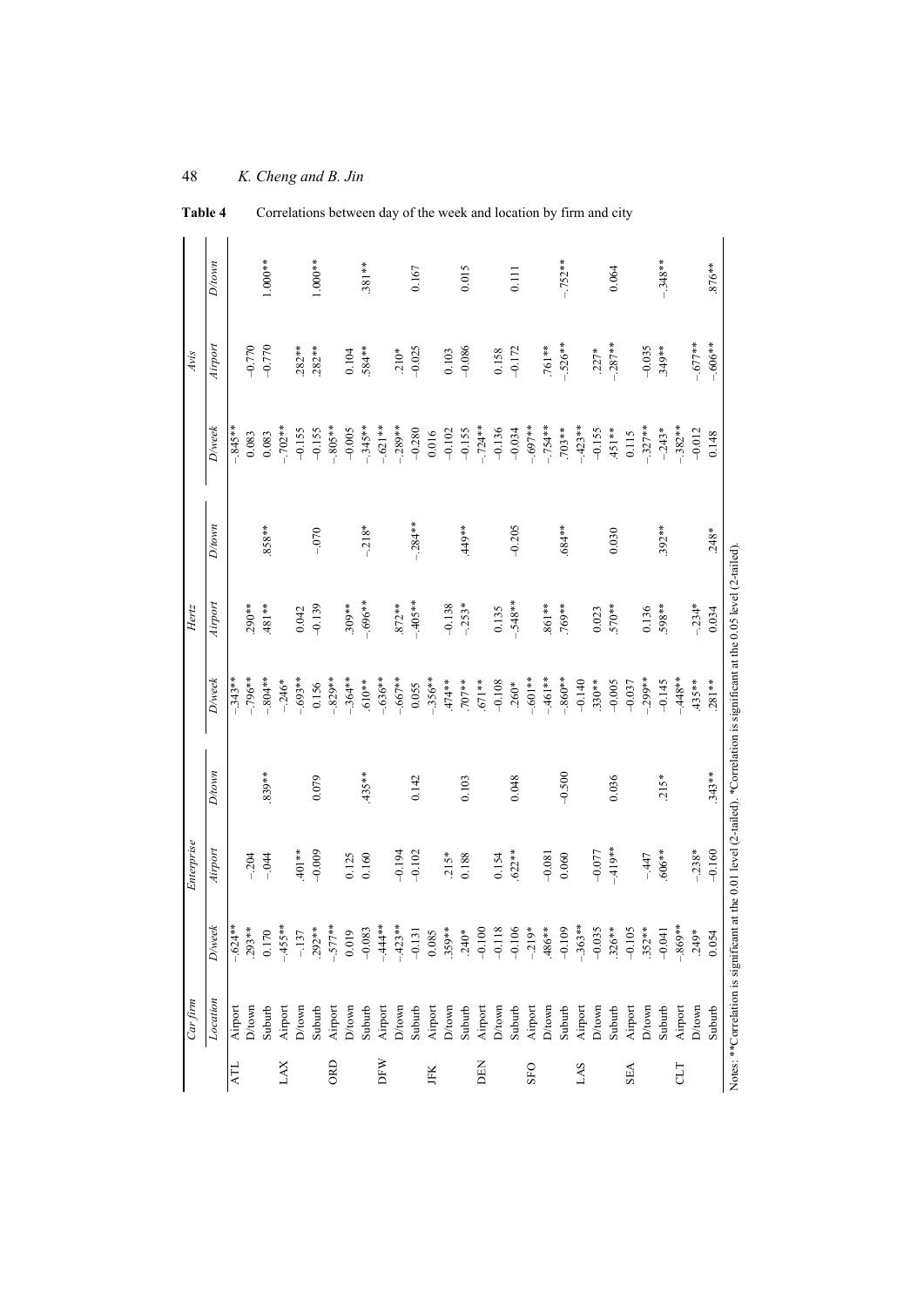|            | Car, firm                            |                 | Enterprise (Weekend) |                                                                                         |              | Hertz (Weekend) |           |           | Avis (Weekend) |           |
|------------|--------------------------------------|-----------------|----------------------|-----------------------------------------------------------------------------------------|--------------|-----------------|-----------|-----------|----------------|-----------|
|            | Location                             | $D$ /wee $\ell$ | Airport              | <b>D</b> /town                                                                          | $D$ /wee $k$ | Airport         | $D$ fown  | $D$ /week | Airport        | $D$ /town |
| <b>ATL</b> | Airport                              | $-0.241$        |                      |                                                                                         | $-0.125$     |                 |           | $-.755**$ |                |           |
|            | D/town                               | $.331*$         | $-.354**$            |                                                                                         | $-.896**$    | 0.094           |           | $-0.181$  | 0.051          |           |
|            | Suburb                               | 0.181           | $-0.125$             | 0.166                                                                                   | $-944**$     | $317*$          | .911**    | $-0.181$  | 0.051          | $1.000**$ |
| LAX        | Airport                              | $-0.221$        |                      |                                                                                         | $-0.222$     |                 |           | $-.566**$ |                |           |
|            | D/town                               | 0.052           | $.515**$             |                                                                                         | $-.673**$    | $-0.078$        |           | 0.181     | $-302*$        |           |
|            | Suburb                               | $.304*$         | 0.216                | 0.125                                                                                   | $-272*$      | $-0.056$        | 0.078     | 0.181     | $-.302*$       | $1.000**$ |
| ORD        | Airport                              | $.277*$         |                      |                                                                                         | $-687**$     |                 |           | $-.622**$ |                |           |
|            | D/town                               | 0.049           | 0.171                |                                                                                         | $-0.170$     | $0.101$         |           | 0.030     | 0.140          |           |
|            | Suburb                               | $-0.197$        | 0.084                | $.457**$                                                                                | $300*$       | $-.627**$       | $-0.058$  | $-0.034$  | .485**         | $.474**$  |
| DFW        | Airport                              | .716**          |                      |                                                                                         | $-277*$      |                 |           | $-.349*$  |                |           |
|            | $D$ /town                            | $-.510**$       | $-.616**$            |                                                                                         | $-.301*$     | $.757***$       |           | $-0.153$  | 0.101          |           |
|            | Suburb                               | $-0.209$        | $-0.151$             | 0.174                                                                                   | $.352***$    | $-496**$        | $-.466**$ | $-0.037$  | 0.003          | 0.123     |
| JFK        | Airport                              | $-0.265$        |                      |                                                                                         | $-0.200$     |                 |           | $-0.001$  |                |           |
|            | D/town                               | $-0.270$        | .550**               |                                                                                         | .599**       | $-0.026$        |           | 0.181     | 0.107          |           |
|            | Suburb                               | 0.248           | 0.188                | 0.107                                                                                   | **168.       | $-0.140$        | $.436**$  | 0.181     | $0.107\,$      | $1.000**$ |
| DEN        | Airport                              | 0.236           |                      |                                                                                         | $-409**$     |                 |           | $-646**$  |                |           |
|            | D/town                               | 0.115           | 0.126                |                                                                                         | $-0.030$     | 0.082           |           | $-0.079$  | 0.107          |           |
|            | Suburb                               | $-0.093$        | .604 **              | 0.015                                                                                   | .179         | $-456**$        | $-0.101$  | 0.037     | $-0.153$       | 0.027     |
| <b>GFO</b> | Airport                              | 0.241           |                      |                                                                                         | $-0.217$     |                 |           | $-.677**$ |                |           |
|            | D/town                               | $.412**$        | 0.135                |                                                                                         | 0.019        | $.864**$        |           | $-.760**$ | $.883**$       |           |
|            | Suburb                               | 0.056           | 0.009                | 0.009                                                                                   | $-.775**$    | $.674**$        | .504**    | $*896*$   | $-.506**$      | $-.604**$ |
| LAS        | Airport                              | $-286*$         |                      |                                                                                         | $-0.084$     |                 |           | $-.384**$ |                |           |
|            | $D$ /town                            | 0.152           | 0.148                |                                                                                         | $-0.059$     | 0.104           |           | 0.181     | $-272*$        |           |
|            | Suburb                               | $450**$         | $-.320*$             | 0.002                                                                                   | 0.020        | $.575**$        | 0.130     | $-0.070$  | $-0.164$       | $-0.131$  |
| <b>SEA</b> | Airport                              | $-0.246$        |                      |                                                                                         | 0.063        |                 |           | 0.031     |                |           |
|            | D/town                               | 0.210           | $-0.151$             |                                                                                         | $-0.008$     | 0.234           |           | $-0.268$  | 0.224          |           |
|            | Suburb                               | 0.009           | .556**               | 0.185                                                                                   | $-0.122$     | **818.          | $.477**$  | $-0.165$  | $.378***$      | $-.310*$  |
| <b>TD</b>  | Airport                              | $-.766**$       |                      |                                                                                         | $-0.100$     |                 |           | $-0.264$  |                |           |
|            | D/town                               | 0.214           | $-0.157$             |                                                                                         | 458**        | $-0.019$        |           | $-0.072$  | $-.752**$      |           |
|            | Suburb                               | $-0.014$        | $-0.207$             | $.286*$                                                                                 | 0.057        | 0.225           | $.524**$  | 0.035     | $-.736**$      | .907**    |
|            | Notes: ** Correlation is significant |                 |                      | at the 0.01 level (2-tailed). *Correlation is significant at the 0.05 level (2-tailed). |              |                 |           |           |                |           |

| <b>Table 4</b> | Correlations between day of the week and location by firm and city (continued) |
|----------------|--------------------------------------------------------------------------------|
|----------------|--------------------------------------------------------------------------------|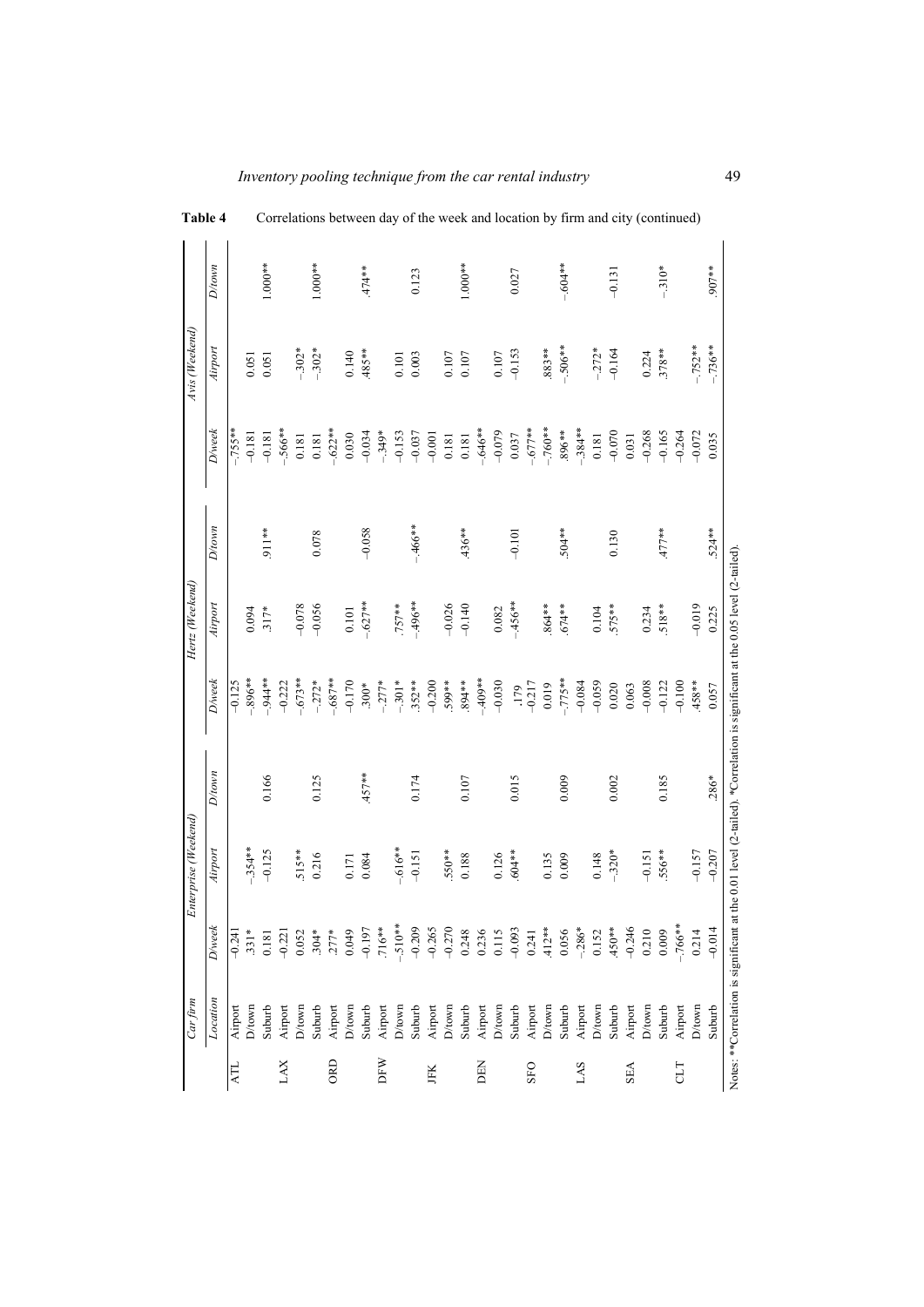| $D$ /wee $k$<br>$-0.065$<br>$-0.199$<br>$-0.065$<br>$-0.014$<br>$-0.225$<br>$-0.225$<br>$-0.020$<br>$-0.008$<br>$-0.199$<br>$-0.199$<br>$-0.023$<br>0.015<br>$0.000$<br>0.000<br>$0.070\,$<br>0.000<br>0.000<br>0.048<br>0.043<br>0.199<br>0.197<br>0.199<br>0.022<br>0.000<br>0.043<br>0.064<br>$-0.051$<br>0.000<br>0.051<br>0.171<br>$-437**$<br>$D$ town<br>$-0.070$<br>$-0.248$<br>.683**<br>$-.321*$<br>0.062<br>0.180<br>0.175<br>0.023<br>0.014<br>$-.674**$<br>$-.616**$<br>Airport<br>$-0.140$<br>$-0.179$<br>$.737***$<br>946**<br>$-0.139$<br>$-0.067$<br>$-0.007$<br>$.573**$<br>$-0.257$<br>$-0.222$<br>$-0.274$<br>.734 **<br>0.086<br>$371*$<br>$.388*$<br>0.117<br>0.202<br>$D$ /wee $k$<br>$-0.116$<br>$-352*$<br>$-0.036$<br>$-0.103$<br>$-0.055$<br>$-0.199$<br>$-0.053$<br>$-0.080$<br>$-0.095$<br>$-0.199$<br>$-0.144$<br>$-0.022$<br>$-0.067$<br>0.199<br>$-0.010$<br>0.100<br>0.039<br>$.320*$<br>0.000<br>0.232<br>0.163<br>0.010<br>0.124<br>0.237<br>0.183<br>0.054<br>0.004<br>0.174<br>0.091<br>$-.705**$<br>D/town<br>$.438***$<br>900**<br>$.562**$<br>$.403*$<br>0.134<br>0.064<br>$.337*$<br>0.157<br>0.111<br>$-.529**$<br>$-800**$<br>Airport<br>$-0.125$<br>$.573**$<br>**569.<br>$-.350*$<br>$-0.343$<br>$-0.086$<br>$-0.080$<br>**647<br>$-0.138$<br>$*809$ .<br>$-0.061$<br>$.655***$<br>0.209<br>0.034<br>0.162<br>0.270<br>0.034<br>$D$ ⁄wee $k$<br>$-0.024$<br>$-0.259$<br>$-0.199$<br>$-0.199$<br>$-0.219$<br>0.047<br>0.151<br>0.151<br>$-0.137$<br>$-0.268$<br>$-0.055$<br>$-0.299$<br>$-0.072$<br>$-0.252$<br>$-0.006$<br>$-0.271$<br>0.030<br>0.199<br>0.080<br>0.006<br>0.019<br>$0.000\,$<br>0.056<br>0.058<br>0.045<br>0.000<br>$-0.071$<br>$0.087\,$<br>0.351<br>Location<br>Airport<br>D/town<br>Airport<br>$D$ rown<br>Suburb<br>Airport<br>Airport<br>Airport<br>$D$ town<br>Suburb<br>Airport<br>D/town<br>Airport<br>D/town<br>Suburb<br>Airport<br>$D$ /town<br>D/town<br>Airport<br>D/town<br>$\mathbf{D}/\mathbf{t}\mathbf{own}$<br>Suburb<br>$\mathbf{D}/\mathbf{t}$ own<br>Airport<br>Suburb<br>Suburb<br>Suburb<br>Suburb<br>Suburb<br>ORD<br>DFW<br>LAX<br>DEN<br>ATL<br><b>SFO</b><br><b>SVT</b><br><b>SEA</b><br>ПD<br>JFK | Carfrm |       | Enterprise (Weekdays) |       | Hertz (Weekdays) |  | Avis (Weekdays) |           |
|---------------------------------------------------------------------------------------------------------------------------------------------------------------------------------------------------------------------------------------------------------------------------------------------------------------------------------------------------------------------------------------------------------------------------------------------------------------------------------------------------------------------------------------------------------------------------------------------------------------------------------------------------------------------------------------------------------------------------------------------------------------------------------------------------------------------------------------------------------------------------------------------------------------------------------------------------------------------------------------------------------------------------------------------------------------------------------------------------------------------------------------------------------------------------------------------------------------------------------------------------------------------------------------------------------------------------------------------------------------------------------------------------------------------------------------------------------------------------------------------------------------------------------------------------------------------------------------------------------------------------------------------------------------------------------------------------------------------------------------------------------------------------------------------------------------------------------------------------------------------------------------------------------------------------------------------------------------------------------------------------------------------------------------------------------------------------------------------------------------------------------------------------------------------------------------------|--------|-------|-----------------------|-------|------------------|--|-----------------|-----------|
|                                                                                                                                                                                                                                                                                                                                                                                                                                                                                                                                                                                                                                                                                                                                                                                                                                                                                                                                                                                                                                                                                                                                                                                                                                                                                                                                                                                                                                                                                                                                                                                                                                                                                                                                                                                                                                                                                                                                                                                                                                                                                                                                                                                             |        |       |                       |       |                  |  | Airport         | D/town    |
|                                                                                                                                                                                                                                                                                                                                                                                                                                                                                                                                                                                                                                                                                                                                                                                                                                                                                                                                                                                                                                                                                                                                                                                                                                                                                                                                                                                                                                                                                                                                                                                                                                                                                                                                                                                                                                                                                                                                                                                                                                                                                                                                                                                             |        |       |                       |       |                  |  |                 |           |
|                                                                                                                                                                                                                                                                                                                                                                                                                                                                                                                                                                                                                                                                                                                                                                                                                                                                                                                                                                                                                                                                                                                                                                                                                                                                                                                                                                                                                                                                                                                                                                                                                                                                                                                                                                                                                                                                                                                                                                                                                                                                                                                                                                                             |        |       |                       |       |                  |  | 0.060           |           |
|                                                                                                                                                                                                                                                                                                                                                                                                                                                                                                                                                                                                                                                                                                                                                                                                                                                                                                                                                                                                                                                                                                                                                                                                                                                                                                                                                                                                                                                                                                                                                                                                                                                                                                                                                                                                                                                                                                                                                                                                                                                                                                                                                                                             |        |       |                       |       |                  |  | 0.060           | $1.000**$ |
|                                                                                                                                                                                                                                                                                                                                                                                                                                                                                                                                                                                                                                                                                                                                                                                                                                                                                                                                                                                                                                                                                                                                                                                                                                                                                                                                                                                                                                                                                                                                                                                                                                                                                                                                                                                                                                                                                                                                                                                                                                                                                                                                                                                             |        |       |                       |       |                  |  |                 |           |
|                                                                                                                                                                                                                                                                                                                                                                                                                                                                                                                                                                                                                                                                                                                                                                                                                                                                                                                                                                                                                                                                                                                                                                                                                                                                                                                                                                                                                                                                                                                                                                                                                                                                                                                                                                                                                                                                                                                                                                                                                                                                                                                                                                                             |        |       |                       |       |                  |  | $-0.308$        |           |
|                                                                                                                                                                                                                                                                                                                                                                                                                                                                                                                                                                                                                                                                                                                                                                                                                                                                                                                                                                                                                                                                                                                                                                                                                                                                                                                                                                                                                                                                                                                                                                                                                                                                                                                                                                                                                                                                                                                                                                                                                                                                                                                                                                                             |        |       |                       |       |                  |  | $-0.308$        | $1.000**$ |
|                                                                                                                                                                                                                                                                                                                                                                                                                                                                                                                                                                                                                                                                                                                                                                                                                                                                                                                                                                                                                                                                                                                                                                                                                                                                                                                                                                                                                                                                                                                                                                                                                                                                                                                                                                                                                                                                                                                                                                                                                                                                                                                                                                                             |        |       |                       |       |                  |  |                 |           |
|                                                                                                                                                                                                                                                                                                                                                                                                                                                                                                                                                                                                                                                                                                                                                                                                                                                                                                                                                                                                                                                                                                                                                                                                                                                                                                                                                                                                                                                                                                                                                                                                                                                                                                                                                                                                                                                                                                                                                                                                                                                                                                                                                                                             |        |       |                       |       |                  |  | 0.105           |           |
|                                                                                                                                                                                                                                                                                                                                                                                                                                                                                                                                                                                                                                                                                                                                                                                                                                                                                                                                                                                                                                                                                                                                                                                                                                                                                                                                                                                                                                                                                                                                                                                                                                                                                                                                                                                                                                                                                                                                                                                                                                                                                                                                                                                             |        |       |                       |       |                  |  | $-0.036$        | 0.104     |
|                                                                                                                                                                                                                                                                                                                                                                                                                                                                                                                                                                                                                                                                                                                                                                                                                                                                                                                                                                                                                                                                                                                                                                                                                                                                                                                                                                                                                                                                                                                                                                                                                                                                                                                                                                                                                                                                                                                                                                                                                                                                                                                                                                                             |        |       |                       |       |                  |  |                 |           |
|                                                                                                                                                                                                                                                                                                                                                                                                                                                                                                                                                                                                                                                                                                                                                                                                                                                                                                                                                                                                                                                                                                                                                                                                                                                                                                                                                                                                                                                                                                                                                                                                                                                                                                                                                                                                                                                                                                                                                                                                                                                                                                                                                                                             |        |       |                       |       |                  |  | $-0.217$        |           |
|                                                                                                                                                                                                                                                                                                                                                                                                                                                                                                                                                                                                                                                                                                                                                                                                                                                                                                                                                                                                                                                                                                                                                                                                                                                                                                                                                                                                                                                                                                                                                                                                                                                                                                                                                                                                                                                                                                                                                                                                                                                                                                                                                                                             |        |       |                       |       |                  |  | -.469**         | 0.308     |
|                                                                                                                                                                                                                                                                                                                                                                                                                                                                                                                                                                                                                                                                                                                                                                                                                                                                                                                                                                                                                                                                                                                                                                                                                                                                                                                                                                                                                                                                                                                                                                                                                                                                                                                                                                                                                                                                                                                                                                                                                                                                                                                                                                                             |        |       |                       |       |                  |  |                 |           |
|                                                                                                                                                                                                                                                                                                                                                                                                                                                                                                                                                                                                                                                                                                                                                                                                                                                                                                                                                                                                                                                                                                                                                                                                                                                                                                                                                                                                                                                                                                                                                                                                                                                                                                                                                                                                                                                                                                                                                                                                                                                                                                                                                                                             |        |       |                       |       |                  |  | 0.176           |           |
|                                                                                                                                                                                                                                                                                                                                                                                                                                                                                                                                                                                                                                                                                                                                                                                                                                                                                                                                                                                                                                                                                                                                                                                                                                                                                                                                                                                                                                                                                                                                                                                                                                                                                                                                                                                                                                                                                                                                                                                                                                                                                                                                                                                             |        |       |                       |       |                  |  | $-0.126$        | 0.037     |
|                                                                                                                                                                                                                                                                                                                                                                                                                                                                                                                                                                                                                                                                                                                                                                                                                                                                                                                                                                                                                                                                                                                                                                                                                                                                                                                                                                                                                                                                                                                                                                                                                                                                                                                                                                                                                                                                                                                                                                                                                                                                                                                                                                                             |        |       |                       |       |                  |  |                 |           |
|                                                                                                                                                                                                                                                                                                                                                                                                                                                                                                                                                                                                                                                                                                                                                                                                                                                                                                                                                                                                                                                                                                                                                                                                                                                                                                                                                                                                                                                                                                                                                                                                                                                                                                                                                                                                                                                                                                                                                                                                                                                                                                                                                                                             |        |       |                       |       |                  |  | $-0.032$        |           |
|                                                                                                                                                                                                                                                                                                                                                                                                                                                                                                                                                                                                                                                                                                                                                                                                                                                                                                                                                                                                                                                                                                                                                                                                                                                                                                                                                                                                                                                                                                                                                                                                                                                                                                                                                                                                                                                                                                                                                                                                                                                                                                                                                                                             |        |       |                       |       |                  |  | $-410*$         | 0.245     |
|                                                                                                                                                                                                                                                                                                                                                                                                                                                                                                                                                                                                                                                                                                                                                                                                                                                                                                                                                                                                                                                                                                                                                                                                                                                                                                                                                                                                                                                                                                                                                                                                                                                                                                                                                                                                                                                                                                                                                                                                                                                                                                                                                                                             |        |       |                       |       |                  |  |                 |           |
|                                                                                                                                                                                                                                                                                                                                                                                                                                                                                                                                                                                                                                                                                                                                                                                                                                                                                                                                                                                                                                                                                                                                                                                                                                                                                                                                                                                                                                                                                                                                                                                                                                                                                                                                                                                                                                                                                                                                                                                                                                                                                                                                                                                             |        |       |                       |       |                  |  | 0.165           |           |
|                                                                                                                                                                                                                                                                                                                                                                                                                                                                                                                                                                                                                                                                                                                                                                                                                                                                                                                                                                                                                                                                                                                                                                                                                                                                                                                                                                                                                                                                                                                                                                                                                                                                                                                                                                                                                                                                                                                                                                                                                                                                                                                                                                                             |        |       |                       |       |                  |  | $-0.002$        | $-.931**$ |
|                                                                                                                                                                                                                                                                                                                                                                                                                                                                                                                                                                                                                                                                                                                                                                                                                                                                                                                                                                                                                                                                                                                                                                                                                                                                                                                                                                                                                                                                                                                                                                                                                                                                                                                                                                                                                                                                                                                                                                                                                                                                                                                                                                                             |        |       |                       |       |                  |  |                 |           |
|                                                                                                                                                                                                                                                                                                                                                                                                                                                                                                                                                                                                                                                                                                                                                                                                                                                                                                                                                                                                                                                                                                                                                                                                                                                                                                                                                                                                                                                                                                                                                                                                                                                                                                                                                                                                                                                                                                                                                                                                                                                                                                                                                                                             |        |       |                       |       |                  |  | 0.061           |           |
|                                                                                                                                                                                                                                                                                                                                                                                                                                                                                                                                                                                                                                                                                                                                                                                                                                                                                                                                                                                                                                                                                                                                                                                                                                                                                                                                                                                                                                                                                                                                                                                                                                                                                                                                                                                                                                                                                                                                                                                                                                                                                                                                                                                             |        |       |                       |       |                  |  | 0.061           | $1.000**$ |
|                                                                                                                                                                                                                                                                                                                                                                                                                                                                                                                                                                                                                                                                                                                                                                                                                                                                                                                                                                                                                                                                                                                                                                                                                                                                                                                                                                                                                                                                                                                                                                                                                                                                                                                                                                                                                                                                                                                                                                                                                                                                                                                                                                                             |        |       |                       |       |                  |  |                 |           |
|                                                                                                                                                                                                                                                                                                                                                                                                                                                                                                                                                                                                                                                                                                                                                                                                                                                                                                                                                                                                                                                                                                                                                                                                                                                                                                                                                                                                                                                                                                                                                                                                                                                                                                                                                                                                                                                                                                                                                                                                                                                                                                                                                                                             |        |       |                       |       |                  |  | $-.466$ **      |           |
|                                                                                                                                                                                                                                                                                                                                                                                                                                                                                                                                                                                                                                                                                                                                                                                                                                                                                                                                                                                                                                                                                                                                                                                                                                                                                                                                                                                                                                                                                                                                                                                                                                                                                                                                                                                                                                                                                                                                                                                                                                                                                                                                                                                             |        |       |                       |       |                  |  | ** 667.         | $-.962**$ |
|                                                                                                                                                                                                                                                                                                                                                                                                                                                                                                                                                                                                                                                                                                                                                                                                                                                                                                                                                                                                                                                                                                                                                                                                                                                                                                                                                                                                                                                                                                                                                                                                                                                                                                                                                                                                                                                                                                                                                                                                                                                                                                                                                                                             |        |       |                       |       |                  |  |                 |           |
|                                                                                                                                                                                                                                                                                                                                                                                                                                                                                                                                                                                                                                                                                                                                                                                                                                                                                                                                                                                                                                                                                                                                                                                                                                                                                                                                                                                                                                                                                                                                                                                                                                                                                                                                                                                                                                                                                                                                                                                                                                                                                                                                                                                             |        |       |                       |       |                  |  | $-.730**$       |           |
|                                                                                                                                                                                                                                                                                                                                                                                                                                                                                                                                                                                                                                                                                                                                                                                                                                                                                                                                                                                                                                                                                                                                                                                                                                                                                                                                                                                                                                                                                                                                                                                                                                                                                                                                                                                                                                                                                                                                                                                                                                                                                                                                                                                             | Suburb | 0.061 | $-0.173$              | 0.230 | 0.106            |  | $-.470**$       | $875**$   |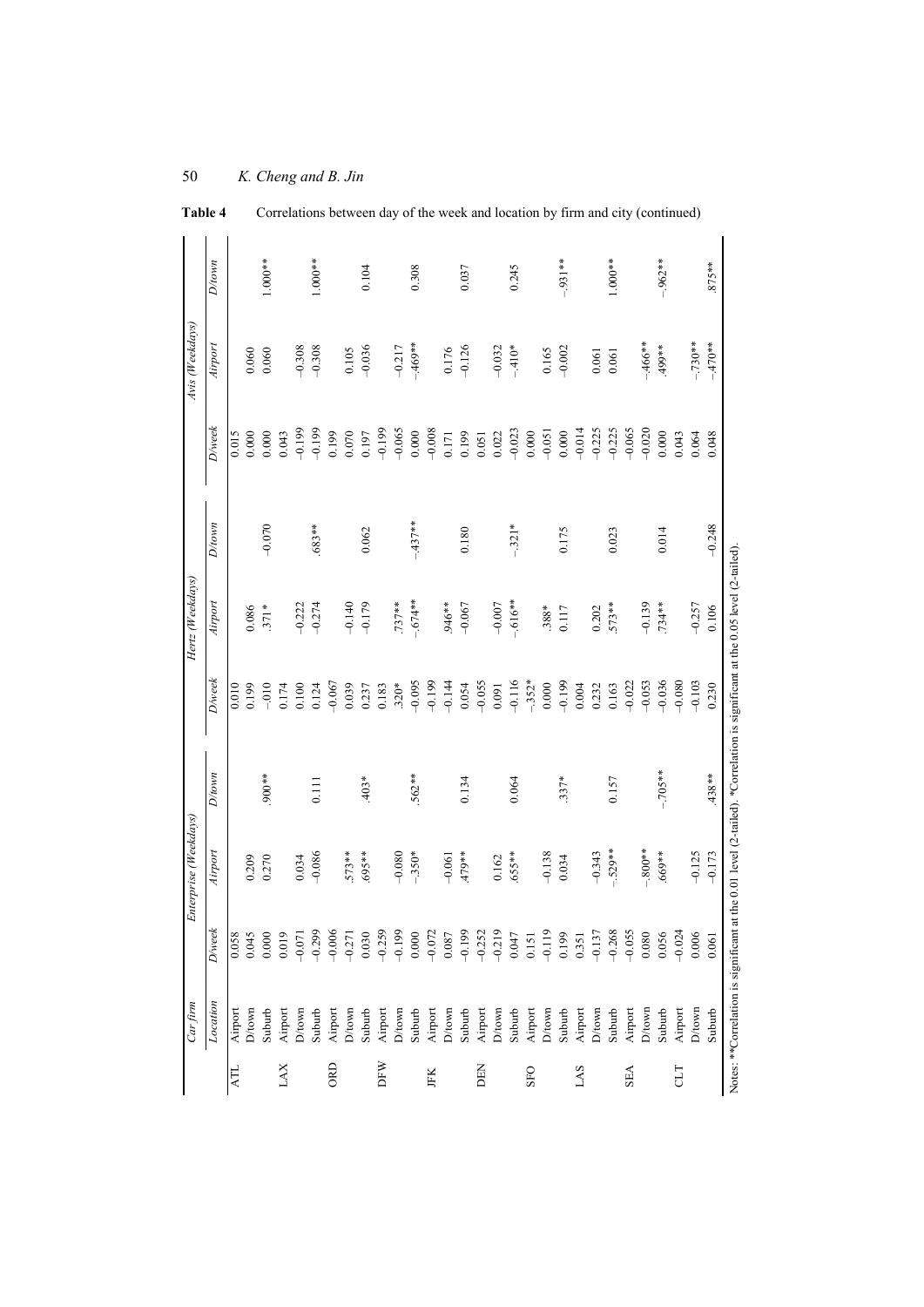| Table 5 | Independent sample t-test between Seattle Hertz's weekday and weekend fare |  |  |
|---------|----------------------------------------------------------------------------|--|--|
|---------|----------------------------------------------------------------------------|--|--|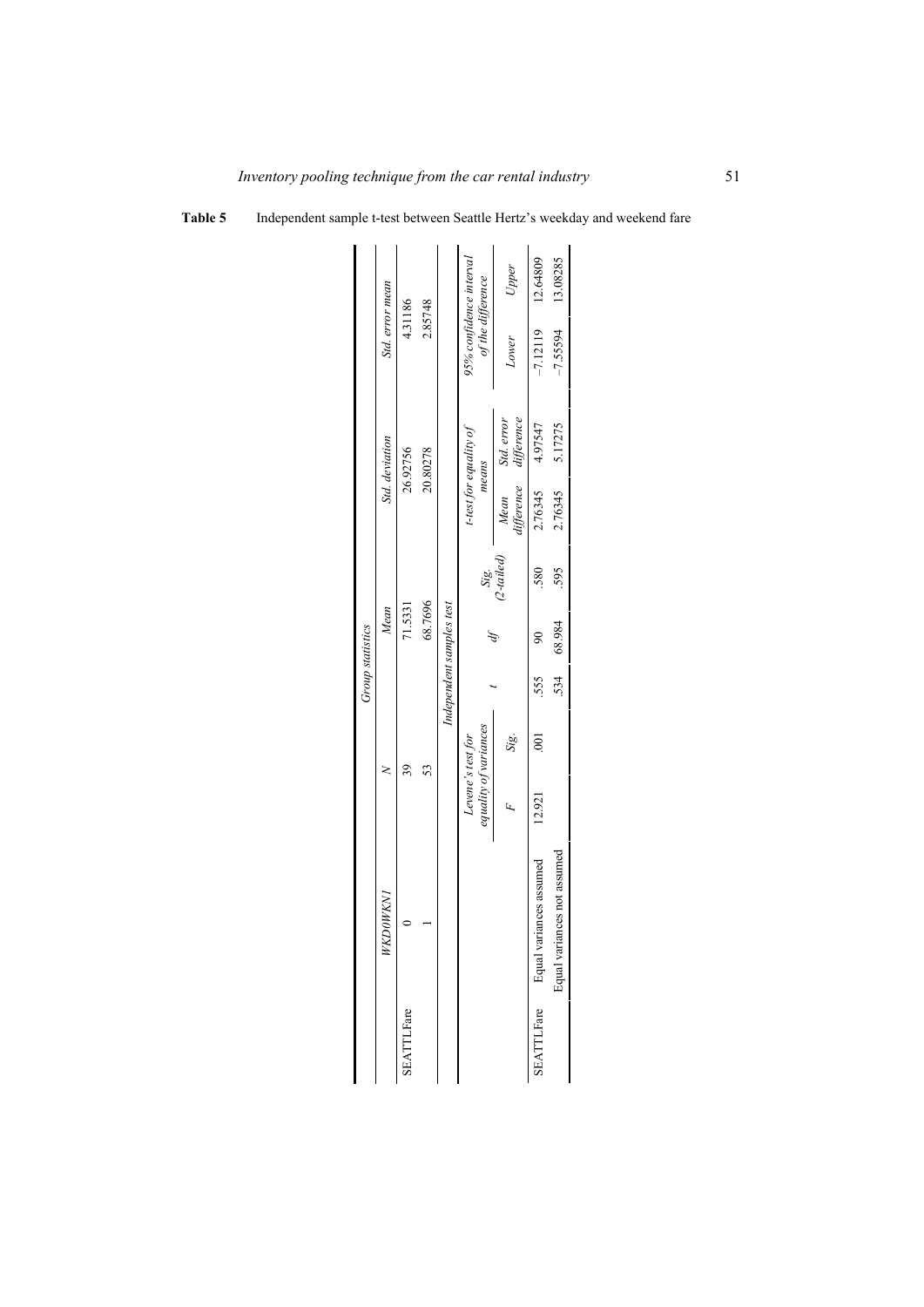The complementary correlation counts from three rivals are 2, 5 and 6, respectively (if weekend only: 3, 4 and 7; if weekday only: 4, 4 and 7) with Enterprise being the lowest and Avis the highest by testing the correlation on airport vs. downtown, airport vs. suburb and downtown vs. suburb within the same pool among ten metropolitans. Smaller rivals are required to use pooling strategy more frequently to increase the availability of inventory to fend off bigger rivals' threat, as to compete for market share, inventory availability is critical.

# *4.2.1 Airport vs. non-airport (downtown/suburb)*

One third of the nations' 30 airport outlets appears to follow a significant negative correlation with its non-airport locations (Hypothesis 3) (downtown/suburb treated as one pair – only Avis' Charlotte pool has a complementary relationship between airport, downtown and suburb simultaneously) although airport and downtown is not negatively correlated when data of downtown and suburb (downtown and suburb is not a pair) was separated (see the analysis on Hypothesis 2). Charlotte is the smallest and Las Vegas is the third smallest airports by passenger volume. Fleet shuttling is relatively easier in small metropolitan areas due to the warehousing distance effects (Mattsson, 2007; Ramaa et al., 2012). In addition, Charlotte's ridesharing usage percentage (see Table 1) is also the lowest among ten metropolitans (Las Vegas is the second lowest). Results of the Pearson correlation indicated that there was a significant positive association between the ridesharing usage percentage and the daily rental rate,  $[r(10) = 0.735, p = 0.015]$ . This positive correlation may explain why:

- 1 in New York, only one player's (Hertz) airport and suburb has a complementary relationship as New York has the highest ridesharing usage percentage
- 2 all three players' airport vs. non-airport in Charlotte has a complementary relationship.

The reason of being so is that ridesharing firms have crushed not only the public ground transportation system but also the car rental industry (Auto Rental News, 2017). When demand for car rental becomes weaker due to a strong ridesharing usage, the inventory pooling becomes unnecessary which indirectly impacts the daily rental rate.

## *4.2.2 Weekdays and weekends effect on airport vs. downtown/suburb*

When examining the pricing strategy between locations separately for weekdays and weekends, results fluctuate to some degree. There are two categories:

- 1 airport vs. downtown
- 2 airport vs. suburb.

For airport vs. downtown, the only outcome with a complementary relationship, regardless weekends or weekdays, is Charlotte. When using only weekend data, four complementary relationships (Enterprise in Atlanta and Dallas and Avis in Los Angeles and Las Vegas) are added and two (Enterprise and Hertz in Charlotte) are dropped out. When using only weekday data, Seattle for Enterprise and Avis is added to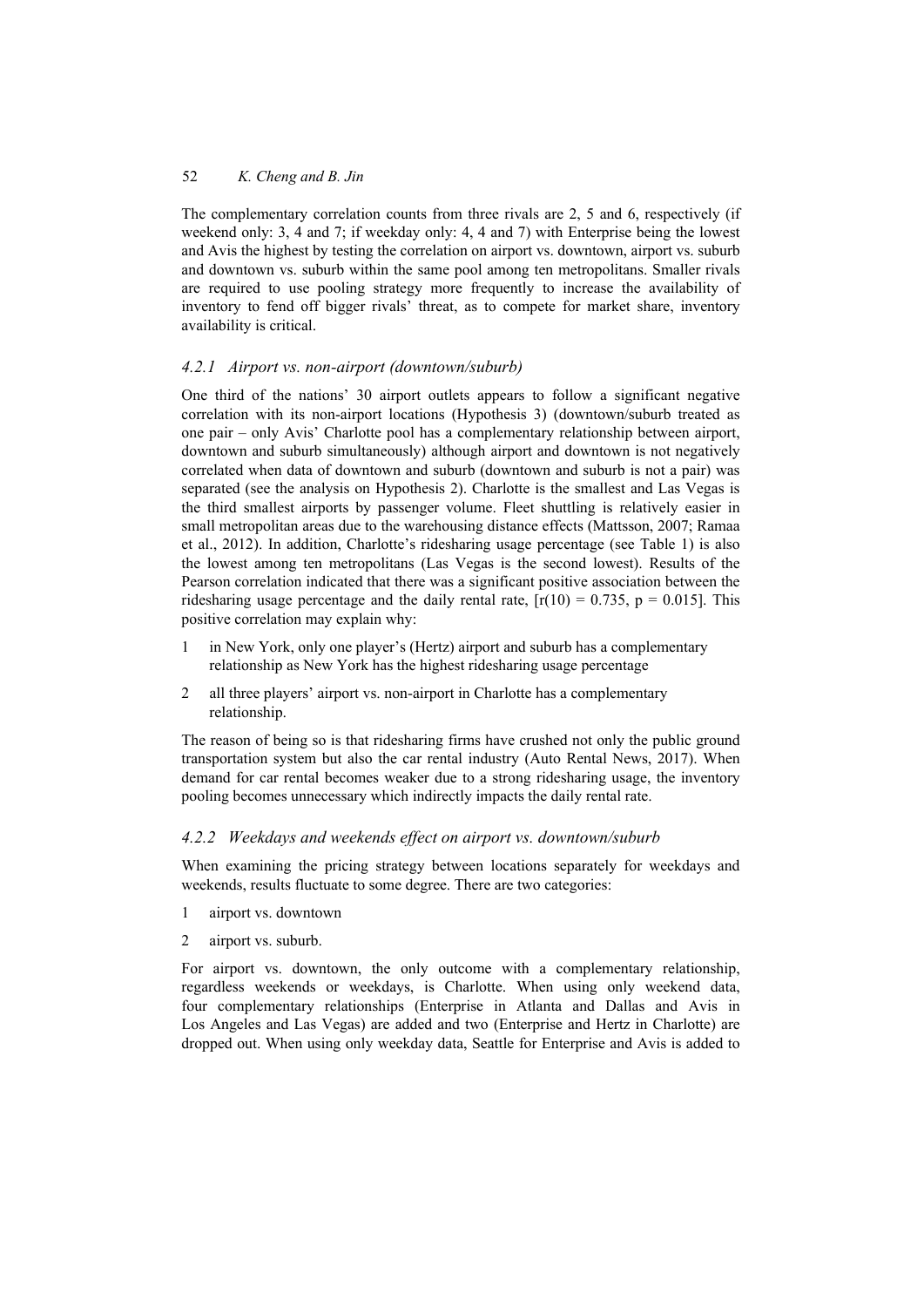the list and Charlotte for Enterprise and Hertz are dropped out. For airport vs. downtown, when using only weekend data, five complementary relationships (Hertz in Chicago, Dallas and Denver and Avis in Los Angeles and San Francisco) are added. When using only weekday data, two complementary relationships (Avis in Dallas and Denver) are added.

These alternations imply location pricing decisions are particularly influenced by discrete demands during weekends, between airport and downtown as well as between airport and suburb. Recall that from Table 1, other than Denver pool, Atlanta, Chicago, Dallas, Los Angeles and San Francisco are not strong leisure oriented metropolitans (ranking 5, 6, 9, 8 and 7, respectively); as such, weekdays' pricing is strongly business oriented. The end result is a strong weekend discrete demand. A reason that Denver is on the list is because Hertz at Denver has only total of 28 locations and its operation (comparing all number of locations) is ranked 7th among all metropolitans within Hertz's family. A smaller operation requires shuttling activities more and often. This is why a weak discrete demand appeared during weekdays within a pool except four outlets (between airport and downtown's Seattle by Enterprise and Avis; between airport and suburb's Dallas and Denver). Charlotte's pool does not have a clear weekend or weekday influence, but overall, days of the week impact airport and downtown pricing decisions. The direction of how firms share their inventory, or discrete demands between locations within the same pool, can be detected from these alternations. For example, Enterprise's Dallas airport location only shares the fleet with downtown during weekends but not weekdays; and, Avis at Las Vegas airport location only shares the fleet with downtown on weekends.

Apparently, complementary demands do not necessarily just happen only during weekends. It could happen during weekdays too. When a city is categorised as a business destination (vs. leisure), a complementary pricing is expected between its airport and non-airport (downtown/suburb) locations for the whole week; except, there will be a stronger weekend influence than that of weekdays. If it is a leisure destination, then the result is expected to be the other way around. Hertz has the most noticeable price discrimination within the same pool among all three players. Their negative correlation between airport and non-airport locations happens in five metropolitan areas (Chicago, Dallas, New York, Denver and Charlotte). Avis has three (downtown and suburb together treated as non-airport location vs. airport) and Enterprise has two. However, two metropolitan areas, Atlanta and Los Angeles, do not show any evidence of rental station's price discrimination within each pool. These two pools happen to have not only the busiest and the second busiest airport, respectively, in the nation, but also offer the lowest and the second lowest average daily rental rate. In addition, the ridesharing usage percentage ranks 7th and 4th. Busy airports supply relatively more of rental customers; the lower average daily rental rate increases the desire of rental and lower ridesharing usage percentage means higher rental car usage. After factoring all those factors, a possible explanation of no discrete pricing may indicate that costs of fleet shuttling between rental stations outweigh benefits of fleet parking on lots (i.e., stationary inventory is cheaper than migratory inventory). Constant fleet shuttling adds unnecessary burden to their repetitive operation; especially, advanced forecasting techniques are readily available and reliable (Fiig et al., 2014).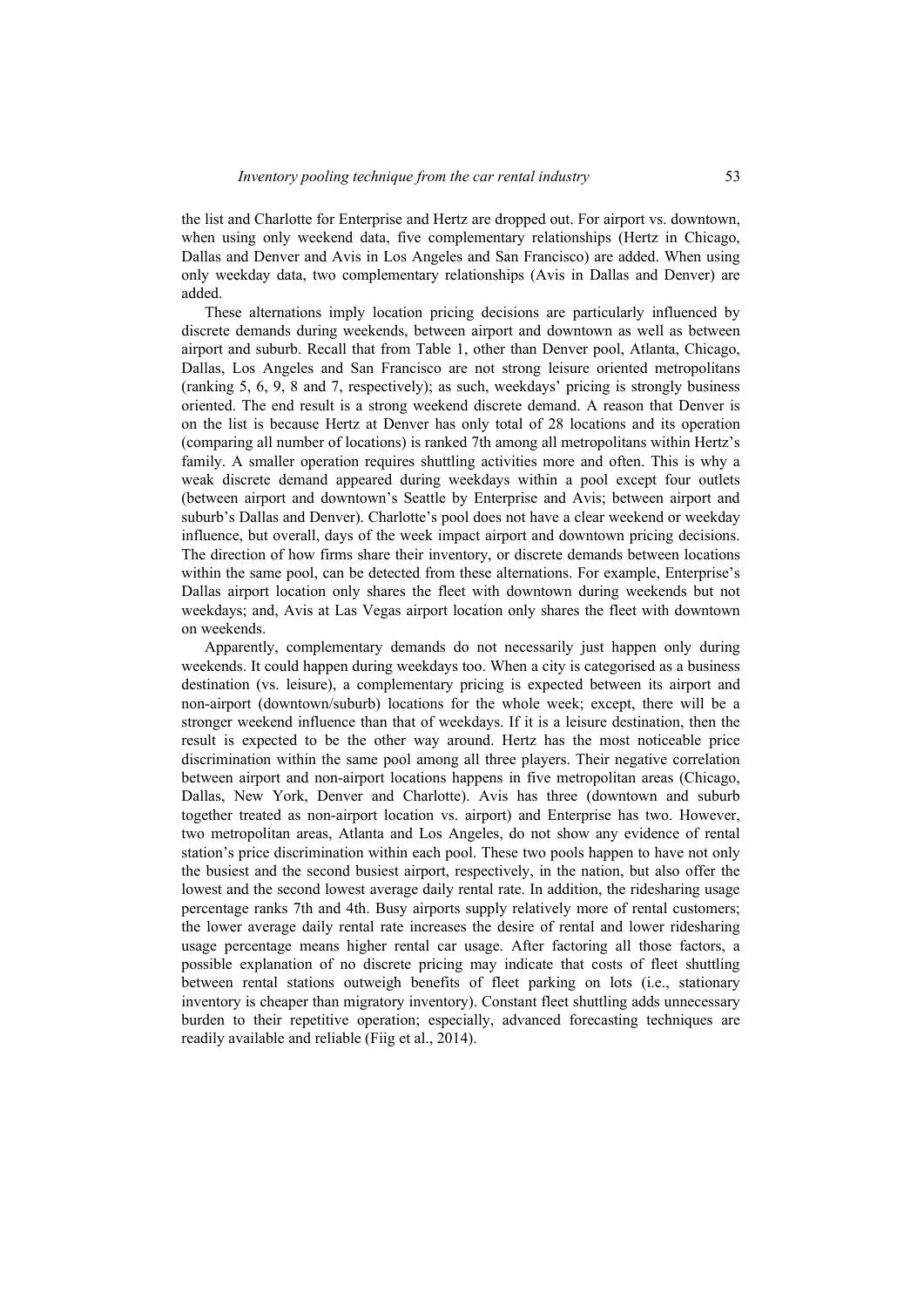|                         | Std. error mean         | .04433                   | .02516 |                          | 95% confidence interval<br>of the difference | Upper                    | .17937                               | 17994                       |
|-------------------------|-------------------------|--------------------------|--------|--------------------------|----------------------------------------------|--------------------------|--------------------------------------|-----------------------------|
|                         |                         |                          |        |                          |                                              | Lower                    | $-02470$                             | $-02527$                    |
|                         |                         | Std. deviation<br>.24281 | .13780 |                          | t-test for equality of<br>means              | Std. error<br>difference | .05097                               | .05097                      |
|                         |                         |                          |        |                          |                                              | difference<br>Mean       | .07733                               | .07733                      |
|                         |                         |                          |        |                          | Sig.<br>(2-tailed)                           |                          | .135                                 | .136                        |
| <b>Group statistics</b> |                         | 1.0477<br>Mean           | .9703  | Independent samples test |                                              |                          | 58                                   | 1.517 45.926                |
|                         |                         |                          |        |                          |                                              |                          | 1.517                                |                             |
|                         |                         |                          | నె     |                          | equality of variances<br>Levene's test for   | Sig.                     | 0.59                                 |                             |
|                         |                         |                          |        |                          |                                              |                          | 3.721                                |                             |
|                         | $Large \emph{OS}$ malll | ្គ                       | Small  |                          |                                              |                          | UberCitySize Equal variances assumed | Equal variances not assumed |
|                         |                         | JberCitySize             |        |                          |                                              |                          |                                      |                             |

**Table 6** Independent sample t-test between cities based on size

*K. Cheng and B. Jin* 

54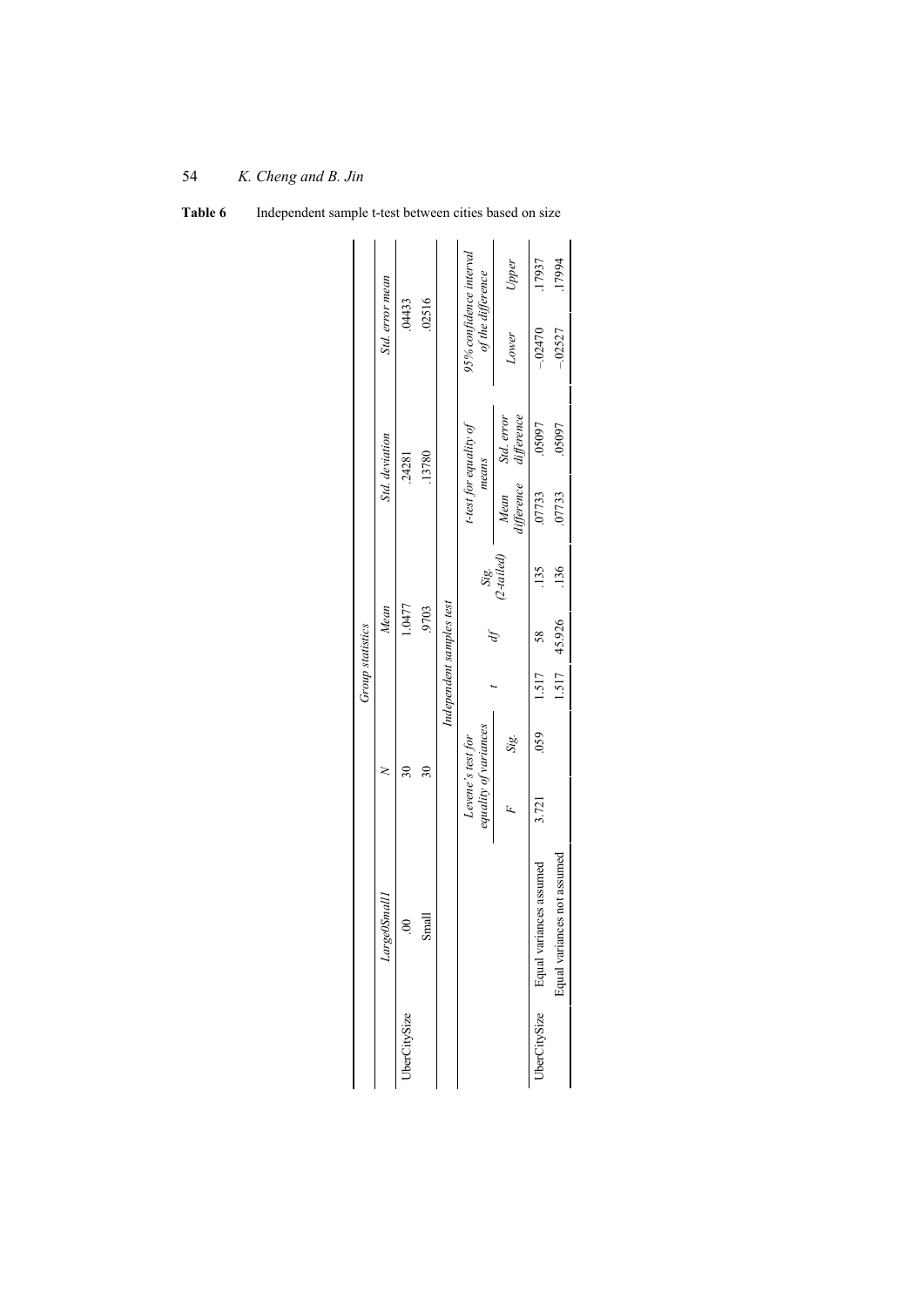Most business travellers utilise airport location for their car rental needs; thus, downtown and suburban locations are more geared toward the leisure market. As such, non-complementary pricing decisions between downtown and suburb should be expected (Hypothesis 4). That is, demands of downtown and suburban locations should be positively correlated. Out of 30 pairs of downtown vs. suburb's pricing strategy, only four pairs with a complementary relationship (demands are negatively correlated and they are Hertz's Chicago and Dallas; Avis's San Francisco and Seattle. No such outcome from Enterprise). If we compare how firms set their daily rental rates by using Avis San Francisco (the one shows pooling relationship with its suburb) and Avis New York downtown's rates (the one shows no pooling relationship with its suburb), the results indicated there was a significant difference on pricing for San Francisco  $(M = 81.12)$ , SD = 16.39) and New York (M = 196.75, SD = 12.17), conditions: t(182),  $p < 0.001$ . Combining downtown and suburban locations together, Hertz's Chicago has 57 and Dallas has 35 locations; Enterprise has 98 locations each. Avis' Denver has 30 locations and Seattle has 16 locations; Enterprise has 81 in San Francisco and 43 in Seattle. A larger fleet size (assuming the more locations, the larger fleet size) requires less fleet shuttling; thus, a positive correlation between the two locations can play a better supporting role to reinforce airport locations weekday vs. weekend rental rate fluctuations. A smaller rival needs to increase inventory availability by pooling, more than what its larger counterparts do.

#### *4.3.1 Positive correlation of downtown vs. suburb impacts on airport pricing*

When using only weekdays or weekends data, New York is the only metropolitan with no complementary relationship between airport and non-airport locations; and no price fluctuation during weekdays and weekends at airport. New York has the highest average daily rental rate, highest Uber cost of 'ride per mile' and ridesharing usage percentage (see Section 4.2.1.) among all ten pools. In addition, its population, number of rental locations also is the highest among all ten pools. Price discrimination may not serve its purpose of profits maximisation. When conventional weekend demands of leisure customer drive up the rental price, all locations within the pool tend to keep daily rental price constant (e.g., Avis quoted a constant daily rate of \$195.00 for the entire 92 days with no obvious weekday and weekend fluctuation).

Interestingly, if the computation only employs weekdays data, then complementary or non-complementary correlation does not exist between days of the week and airport, downtown or suburb among all 30 outlets, other than Hertz's Dallas with a non-complementary and San Francisco with a complementary correlation. A common formula for weekends and weekdays pricing between locations for most rivals is to maintain downtown and suburb location's rates compatible and keep them nearly constant; except, rivals will adjust airport location's rates to reflect the nature of complementary demands between business and leisure customer. Other than airport location's volatile fluctuations of the average daily rate, the other locations' rates are nearly unchanged. As such, days of the week do not impact any pricing decisions of airport, downtown and suburb in any of the nation's ten busiest airports during weekdays. Apparently, the fluctuation of weekend demands is important to location pooling effect. If demands are constant such as no discrete demands between business and leisure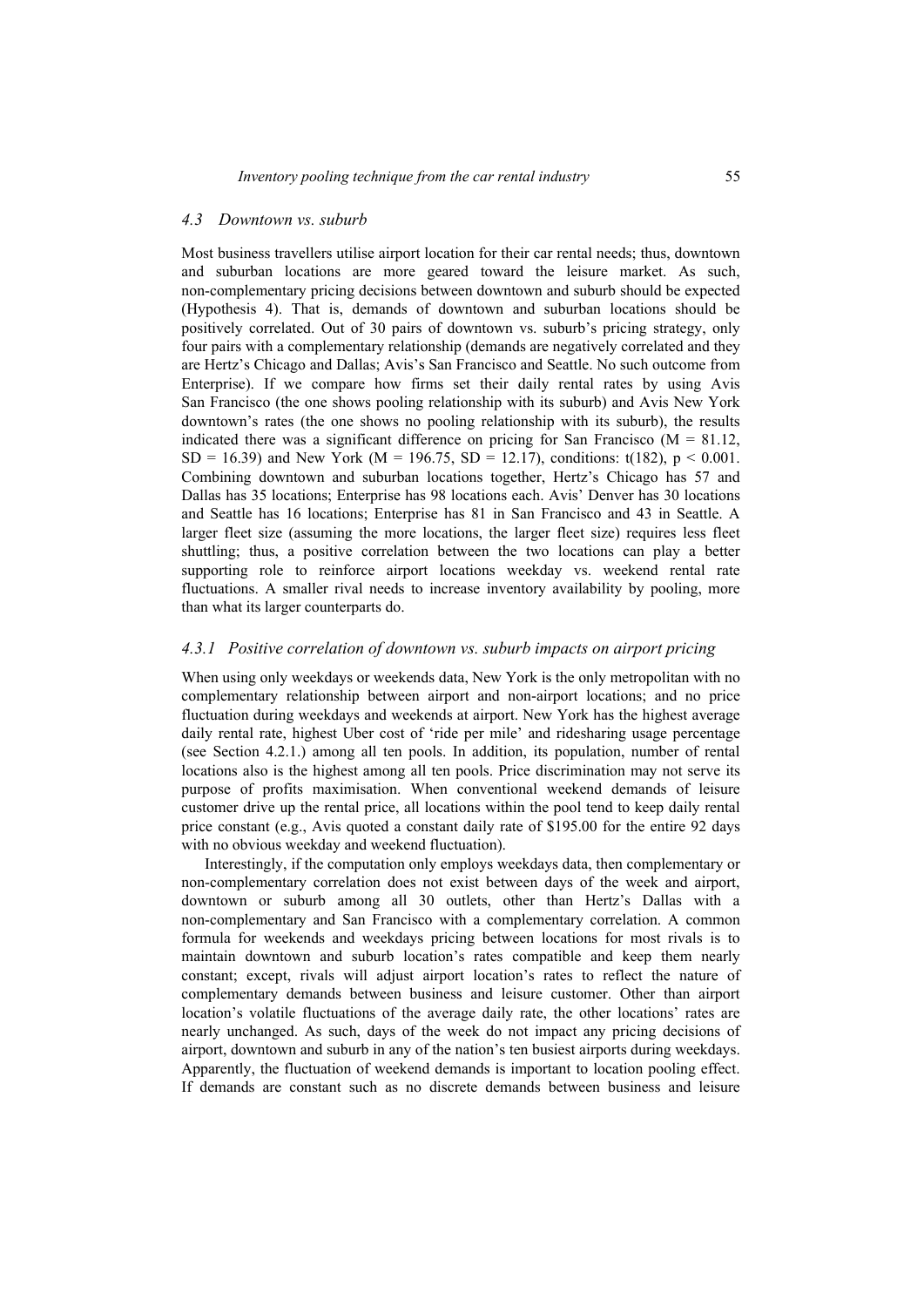customer during weekdays, then inventory pooling becomes burdensome as costs of inventory holding (stationary inventory) will outweigh benefits from fleet shuttling (migratory inventory).

Results derived from the analysis in Section 4 can be summarised as follows: Hypotheses 1, 3 and 4 are accepted; except, Hypothesis 4 is rejected. In addition, several factors appear to be influential in pooling:

- 1 if a city is geared to a strong leisure consumption, then discrete demands are less likely to happen
- 2 pooling activities are more critical for small firms
- 3 firms competing in a relatively smaller airport such as Charlotte, utilising downtown's inventory for pooling is beneficial
- 4 a weekend discrete demand has a much stronger impact on inventory pooling effectiveness
- 5 inventory pooling becomes less effective if airports passenger volume is relatively high enough such as that of Atlanta and Los Angeles
- 6 firms equipped with a large fleet size require less inventory pooling activity
- 7 a constant exorbitant daily rental rate weakens the effectiveness of inventory pooling.

When synthesising these factors, a noticeable pattern can be detected, that the more readily availability of inventory, the less necessity of pooling activities. These findings coincide with the work related to the inventory availability literature such as Yin et al. (2013) and Kurata (2014). Further, since pricing is a primary differentiator for the leisure market but less sensitive to the business market (Cho et al., 2018; Williams, 2018), a weekend discrete demand is expected to have a stronger impact on inventory pooling effectiveness.

## **5 Compatibility of the current pooling strategy in the future robotaxi market**

The car rental industry and ridesharing industry differs in numerous areas such as product, business model, inventory management or pricing strategy. The rise of robotaxi creates an opportunity for the car rental industry to compete in the autonomous future. The average car rental rate is highly correlated to Uber's cost of the 'ride per mile' [data from Table 1:  $r(10) = 0.938$ ,  $p < 0.0001$ . This indicates both the car rental and ridesharing industry agreed, at the current price point, demand and supply is matched at its optimal. Assuming the business model and price point of the future robotaxi market is similar to those of today's ridesharing, will the car rental industry's pooling model fit in the autonomous future? This section analyses the ridesharing industry's pricing strategy based on those determinants impacting inventory pooling listed in Section 4. The second section of the data has two sets: one is cities served by both Uber and Lyft and one is the cost of the 'ride per mile' (hereafter 'ride cost') in each city. Cities chosen are: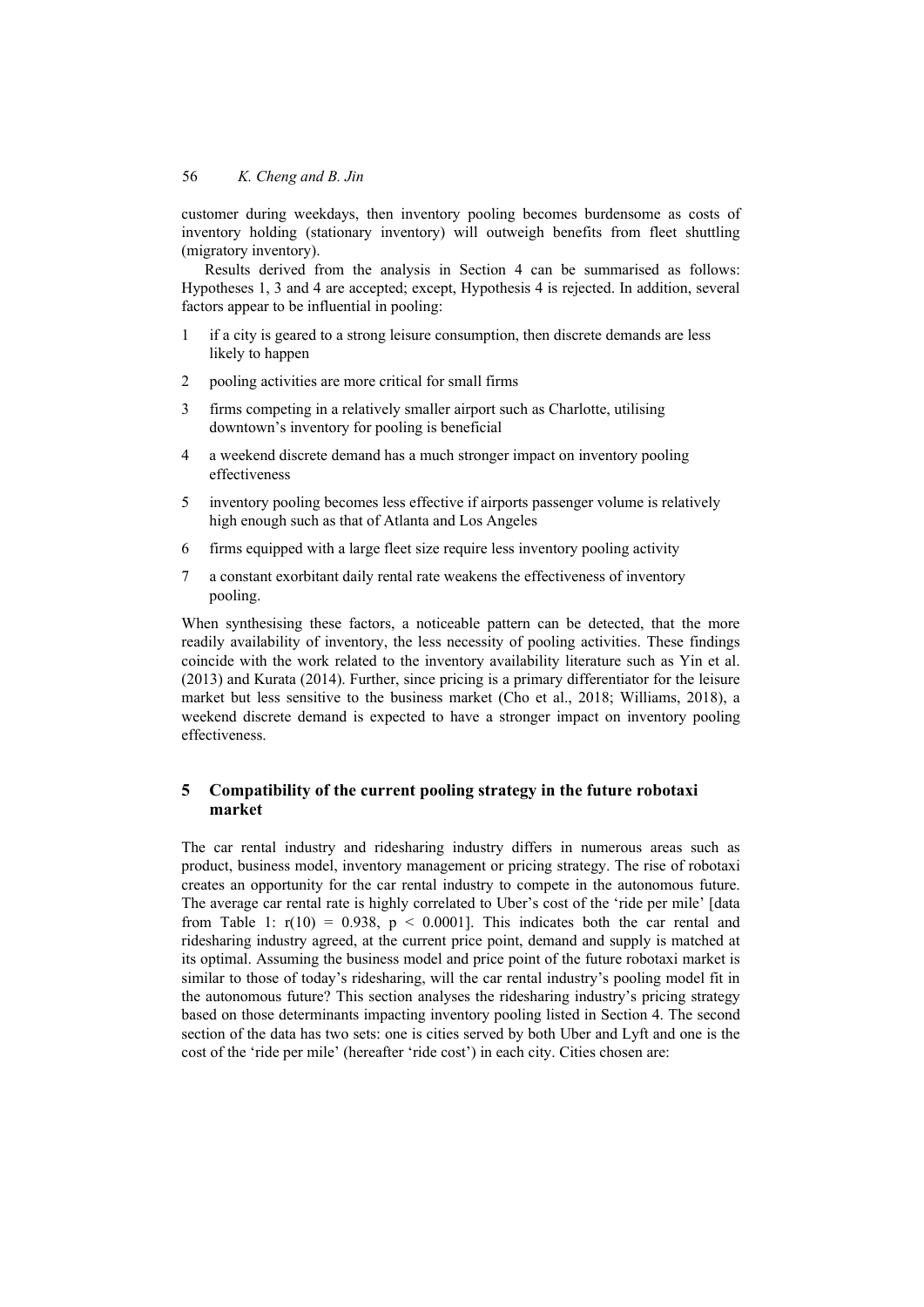- 1 the largest 60 airports listed by DOT (dividing into the largest 30 vs. the rest 30 to detect whether airport size impacts the ride cost
- 2 30 cities characterised as leisure vs. 30 as business destinations by TripAdvisor, a public traded firm who reviews travel and restaurants.

The purpose is to detect whether the characteristic of a city impacts the ride cost. Cost of the 'ride per mile' is directly quoted from Uber and Lyft's website.

An independent-samples-t-test (see Table 6) was conducted to compare how airport size impacts the ride cost. There was no significant difference in the ride cost between large ( $M = 1.05$ , SD = 0.24) and small airports ( $M = 0.97$ , SD = 0.14) when using Uber's data. Condition:  $t(1.51)$ ,  $p = 0.135$ . The similar results were produced by using Lyft's data:  $(M = 0.2, SD = 0.19)$  vs.  $(M = 0.93, SD = 0.14)$ ; condition: t(-0.221), p = 0.826. These results suggest that airport size does not have any effect on the ride cost. To test whether firm size affects the ride cost, a paired-samples-test was conducted to compare Uber (the larger firm) and Lyft's (the smaller one) ride cost. There was no significant difference in the ride cost between Uber's  $(M = 1.11, SD = 0.35)$  and Lyft's leisure cities  $(M = 1.07, SD = 0.38)$ ; condition: t(1.02),  $p = 0.32$ . But, mixed results were produced for business cities: Uber ( $M = 1.02$ , SD = 0.20) vs. Lyft ( $M = 0.91$ , SD = 0.18); condition;  $t(3.72)$ ,  $p = 0.001$ . These results suggest that firm size does not have impact on leisure but only on business destinations' ride cost. These mixed results (no impact on Uber but on Lyft) also happened to city's characteristic impacting the ride cost. An independent-samples-t-test results showed Uber does not segment its ride cost based on the characteristic of the city: leisure  $(M = 1.12, SD = 0.35)$  vs. business  $(M = 1.02,$ SD = 0.21); condition: t(1.35),  $p = 0.182$ . However, Lyft has a different strategy in pricing based on the city's characteristic: leisure ( $M = 1.08$ , SD = 0.38) vs. business  $(M = 0.92, SD = 1.77)$ ; condition: t(2.16),  $p = 0.002$ . Apparently, a smaller firm (Lyft) has to be agile and flexible in the price setting strategy, just like what smaller car rental firms have to be in the car rental industry.

Artificial intelligence utilised in driverless vehicles is inevitable. AVs' early adoption may begin in the 2020s or 2030s and become common, affordable in the 2040s to 2060s (Litman, 2014). In the short run, the proposed inventory pooling model may be sustainable to a certain degree based on the following observations:

- 1 As indicated earlier (Section 2) the ridesharing operation requires the right choice of dispatching algorithm (Hoerl et al., 2018) instead of physical locations; i.e., temporal solution is more critical than spatial solution. As such, inventory pooling activities are less critical. Other than common accurate pricing strategy and forecasting skill, the car rental industry has to rely on appropriate warehousing locations, a type of vehicles-awaiting-customers' service mode, to compete. Effective warehousing locations are critical and efficient pooling technique will make the car rental industry more competitive in terms of the reduction of waiting time. As such, location fleet size serves its purpose to meet demand.
- 2 The 'surge pricing' strategy employed by ridesharing platforms focuses on equilibrating demand with available supply. The goal is to solve instantaneous imbalances between the available supply and unforeseen demand, not much in expanding demand but enlarging the revenue instead. The car rental industry could circumvent such imbalance with its scale of warehousing availability. Using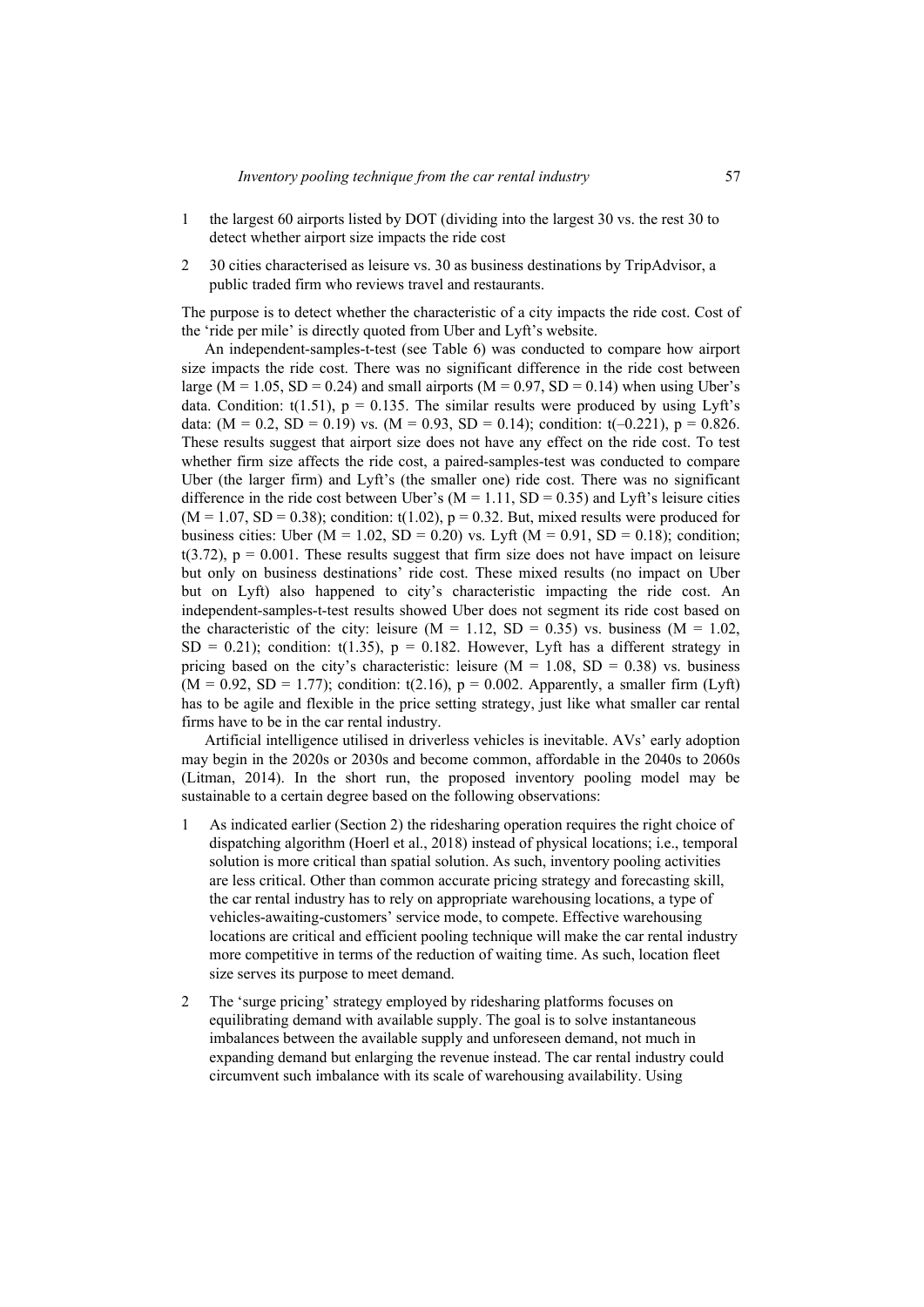### 58 *K. Cheng and B. Jin*

Table 1's data, we learned per capita income in a metropolitan impacts the daily rental rate which indirectly affects how the car rental industry applies it onto the segmentation. Since segmentation appears to be somewhat (a mixed result between two ridesharing firms) influential in ridesharing business model, relying on the pooling strategy enhances the car rental industry's capability to meet demand without irritating its customers and preventing more rivals from entering.

- 3 The metropolitan's characteristics (leisure vs. business) impact how ridesharing industry sets its price point. Although the ridesharing's service mode of 'customers-awaiting-vehicles' prioritises shortening waiting time and enlarging revenue at the same time, the car rental industry can apply customer segmentation strategy to reduce the possibility of demand imbalances.
- 4 Firm size could possibly impact how ridesharing industry sets its price pending on the characteristic of the city and the segmentation of customers. This is an overlapping area of the pricing strategy between the two industries.

Integrating aforementioned comparisons, the transferability of the proposed inventory pooling model from CDVs to AVs is listed in Table 7.

| Determinants of pooling | Transferability from CDVs to robotaxi market |
|-------------------------|----------------------------------------------|
| Leisure oriented        | Neutral*                                     |
| Rental firm size        | Neutral                                      |
| Airport size            | Weak**                                       |
| Weekend discrete demand | Neutral                                      |
| Location fleet size     | Strong***                                    |
| Higher rental rate****  | Strong                                       |
| Lower rental rate       | Strong                                       |

**Table 7** Transferability of determinants' influence intensity from CDVs to robotaxi market

Notes \*Neutral: impact on ride cost has mixed results between Uber and Lyft; weekend discrete demand constitutes the difference between leisure and business market.

Impact on ride cost between leisure and business has mixed results.

\*\*Weak: no impact on ride cost.

\*\*\*Strong: not tested by Uber and Lyft's data but fleet size is essential for vehicles-awaiting-customers strategy.

\*\*\*\*Rental rate: rental rate is highly correlated between two industries.

### **6 Concluding remarks**

Most service industries such as hotels or airlines are applying revenue management techniques to optimise their revenue through customer segmentations and matching the product availability with price. Although this practice applies a price discrimination to meet anticipated consumer demand, it could also mean, there will be no possible revenue when no available inventory since the capacity is fixed. A rental car firm can satisfy the demand from an existing inventory or with a car from the same pool. Extended literature related to revenue management may have instructed us that in order to ensure a dynamic pricing produces beneficial results, customers have to respond to marginal incentives and the capacity is fixed. Several research have tackled the revenue optimisation issues in the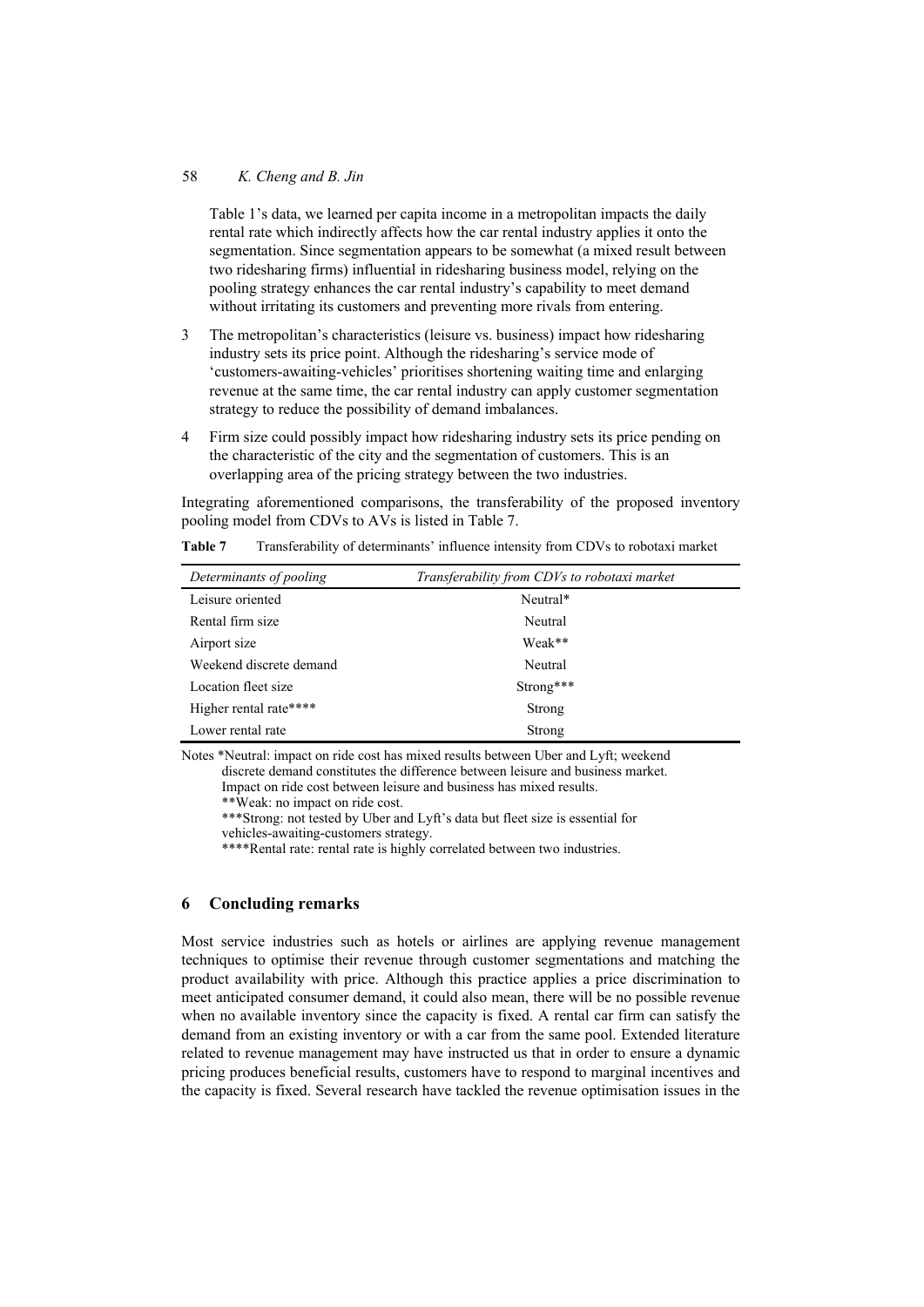car rental industry due to the industry's unique character of capacity flexibility. Yet, the majority of them focused on fleet management or utilisation problems such as what locations should be grouped into one pool. The current research manages to apply results of data analysis to identify factors influence inventory pooling. The proposed pooling model also indicates how to effectively and efficiently utilise the existing fleet within a pool.

The rise of AVs not only poses a threat also creates a new opportunity to the car rental industry. Practitioners should understand the car rental industry may not possess the technical knowledge of AVs to compete, yet, the car rental industry's fleet management experience may win the battle since all of their potential competitors are lacking of this type of experience. Practitioners may consider to rely on appropriate warehousing locations, a type of vehicles-awaiting-customers' service mode to compete against the current ridesharing industry's customers-awaiting-vehicles' service mode.

The mixed results with no unified pattern of complementary relationship between locations reveal some unforeseen determinants which might indirectly influence the activity of inventory shuttling. As such, for future studies examining additional factors affecting inventory pooling decision, we propose a logit regression as an inventory pooling model reflecting possible determinants of pooling activity:

# $POOL = \beta_0 W E E K END + \beta_2 PCORR + \beta_3 LEISURE + \beta_4 SIZE_F + \beta_5 SIZE_A$  $+\beta_6 VOLM_A + \beta_7 FLEET_L + \beta_8 FLEET_S + \beta_9 PRICE_H + \beta_{10} PRICE_L$

where  $POOL = 1$  if inventory pooling is needed between two locations within a city,  $= 0$ otherwise; *WEEKEND* = 1 for weekends, = 0 for weekdays; *PCORR* = 1 if historical price correlation between the two locations is negative,  $= 0$  otherwise; *LEISURE*  $= 1$  if the city is characterised as leisure-oriented,  $= 0$  otherwise; *SIZE<sub>F</sub>* = a proxy for size of the rental car company, e.g., sales revenue, number of total locations covered  $(SIZE<sub>F</sub>$  can be replaced with firm fixed effects),  $SIZE_A$  = size of the city's airport;  $VOLM_A$  = the city's airport traffic volume;  $FLEET_L$  = the larger fleet size of the two locations;  $FLEET_S$  = the smaller fleet size of the two locations;  $PRICE_H$  = the higher daily car rental rate of the two locations; and  $PRICE<sub>L</sub>$  = the lower daily car rental rate of the two locations. As this theoretical model is based at least partially on exploration rather than specific hypotheses, we do not predict the sign of each coefficient. Also, the validity of the model requires further efforts of mathematical modelling to enforce its capability to predict pooling behaviour and explanatory capability of different components' effects.

Although we attempt to predict whether the existing capabilities are transferable into the future robotaxi market. This exploration concludes with a proposed pooling model factoring in possible determinants. However, this model is simply based on an educational exploration. The validity requires further efforts of mathematical modelling to enforce its capability to predict pooling behaviour and explanatory capability of different components' effects.

The other aspect of inventory pooling involves product pooling. The average variation of car types is 15 at each station which posts the complicated nature of capacity management in the car rental industry. While collecting data for all 15 different products from each location may not seem viable, this infancy step of utilising one type of inventory in the investigation, may induce more scholars' attention into research on this industry. In addition, data availability has been one of the critical constraints to the proliferation of car rental literature. Although the best judgement, in terms of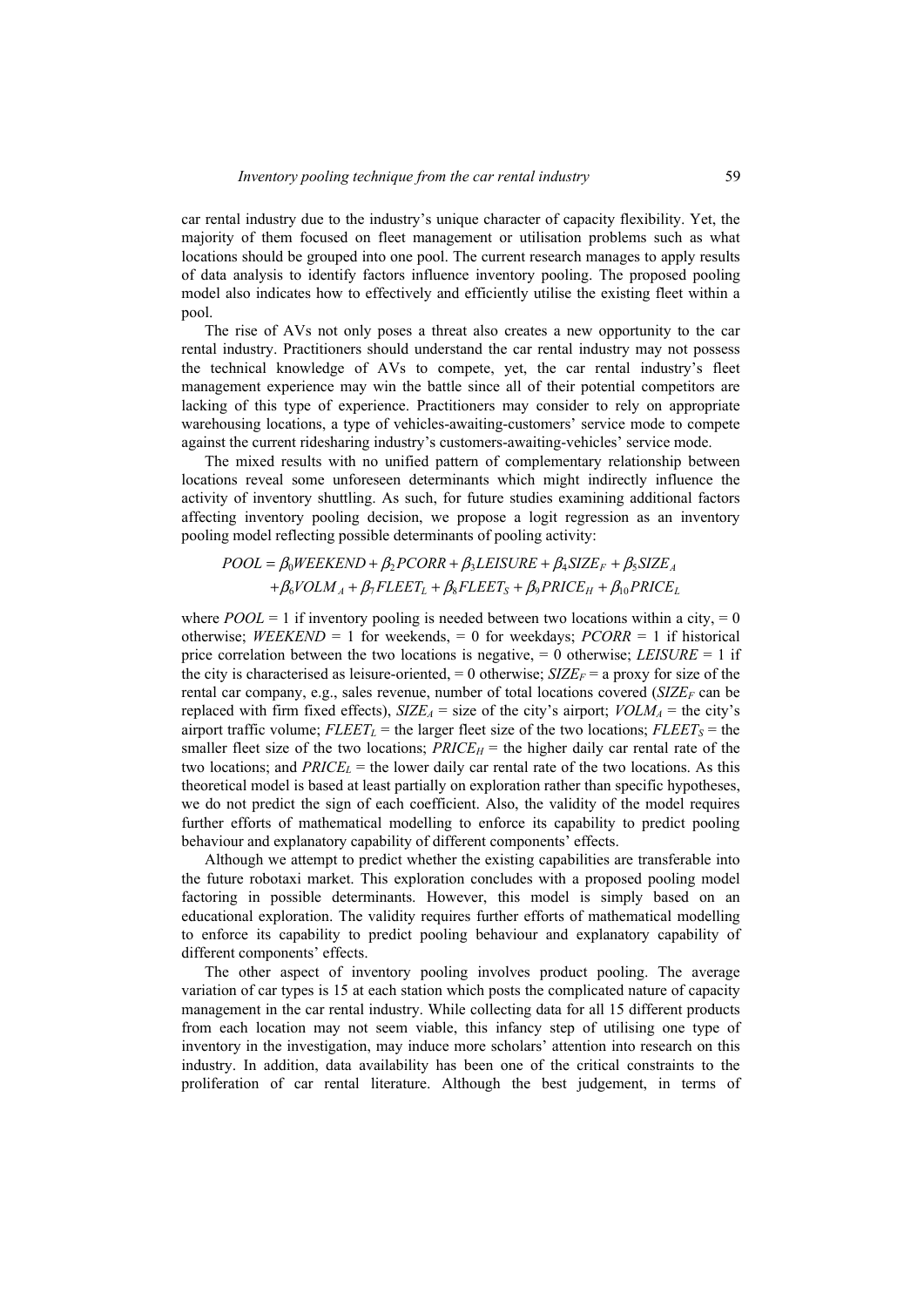data selection, has been carefully factored into this investigation process, the 9,200 observations selected may not reflect the accuracy of the entire industry's competition environment. However, they can nevertheless provide valuable insights. Location selection is a challenging task. Most firms have multiple downtown or suburban locations and the total number of US locations for all three firms studied exceeds 13,500. In the near future, a study focusing on one single metropolitan area, such as San Francisco pool's 177 locations, may be considered, so a better inventory pooling model can be formulated.

#### **References**

- Alderighi, M., Cento, A. and Piga, C.A. (2011) 'A case study of pricing strategies in European airline markets: the London-Amsterdam route', *Journal of Air Transport Management*, Vol. 17, No. 6, pp.369–373.
- Anderson, C., Rasmussen, H. and Davison, M. (2004) 'Revenue management: a real options approach', *Naval Research Logistics*, Vol. 51, No. 5, pp.686–703.
- Aryal, G., Murry, C. and Williams, J.W. (2018) *Price Discrimination in International Airline Markets*, Working Paper, Stanford University, CA.
- Auto Rental News (2017) *2017 U.S. Car Rental Market* [online] https://www.autorentalnews.com/ fc\_resources/PDF/arnfb18-market.pdf (accessed 22 April 2020).
- *Autonomous Cars Will End the \$75 Billion Rental Car Industry as We Know it* (2016) [online] https://www.inc.com/alex-moazed/autonomous-cars-will-end-the-75-billion-rentalcar-industry-as-we-know-it.html (accessed 22 April 2020).
- Bayoumi, A.E-M., Saleh, M., Atiya, A. and Habib, H. (2013) 'Dynamic pricing for hotel revenue management using price multipliers', *Journal of Revenue & Pricing Management*, Vol. 12, No. 3, pp.271–285.
- Besbes, O., Castro, F. and Lobel, I. (2018) *Surge Pricing and its Spatial Supply Response*, Working Paper, Columbia Business School, New York.
- Bischoff, J. and Maciejewski, M. (2016) 'Autonomous taxicabs in Berlin a spatiotemporal analysis of service performance', *Transportation Research Procedia*, Vol. 19, pp.176–186.
- Boesch, P.M., Becker, F., Becker, H. and Axhausen, K.Y. (2018) 'Cost-based analysis of autonomous mobility services', *Transport Policy*, Vol. 64, pp.76–91.
- Botimer, T.C. and Belobaba, P.P. (1999) 'Airline pricing and fare product differentiation: a new theoretical framework', *Journal of the Operational Research Society*, Vol. 50, No. 11, pp.1085–1097.
- Bouchet, A., Troilo, M. and Walkup, B.R. (2016) 'Dynamic pricing usage in sports for revenue management', *Managerial Finance*, Vol. 42, No. 9, pp.913–921.
- Buffa, F.P. and Reynolds, J.I. (1979) 'A graphical total cost model for inventory-transport decisions', *Journal of Business Logistics*, Vol. 1, No. 2, pp.120–143.
- Burns, L., Jordan, W. and Scarborough, B. (2013) *Transforming Personal Mobility*, The Earth Institute, Columbia University, New York.
- Cardenas-Barron, L.E. (2007) 'Optimizing inventory decisions in a multi-stage multi-customer supply chain: a note', *Transportation Research Part E*, Vol. 43, No. 5, pp.647–654.
- Carroll, W.J. and Grimes, R.C. (1995) 'Evolutionary change in product management: experiences in the car rental industry', *Interfaces*, Vol. 25, No. 5, pp.84–104.
- Ceryan, O., Sahin, O. and Duenyas, I. (2013) 'Dynamic pricing of substitutable products in the presence of capacity flexibility', *Manufacturing and Service Operations Management*, Vol. 15, No. 1, pp.86–101.
- Chen, L., Mislove, A. and Wilson, C. (2016) 'An empirical analysis of algorithmic pricing on Amazon marketplace', in *Proceedings of the 25th International World Wide Web Conference*.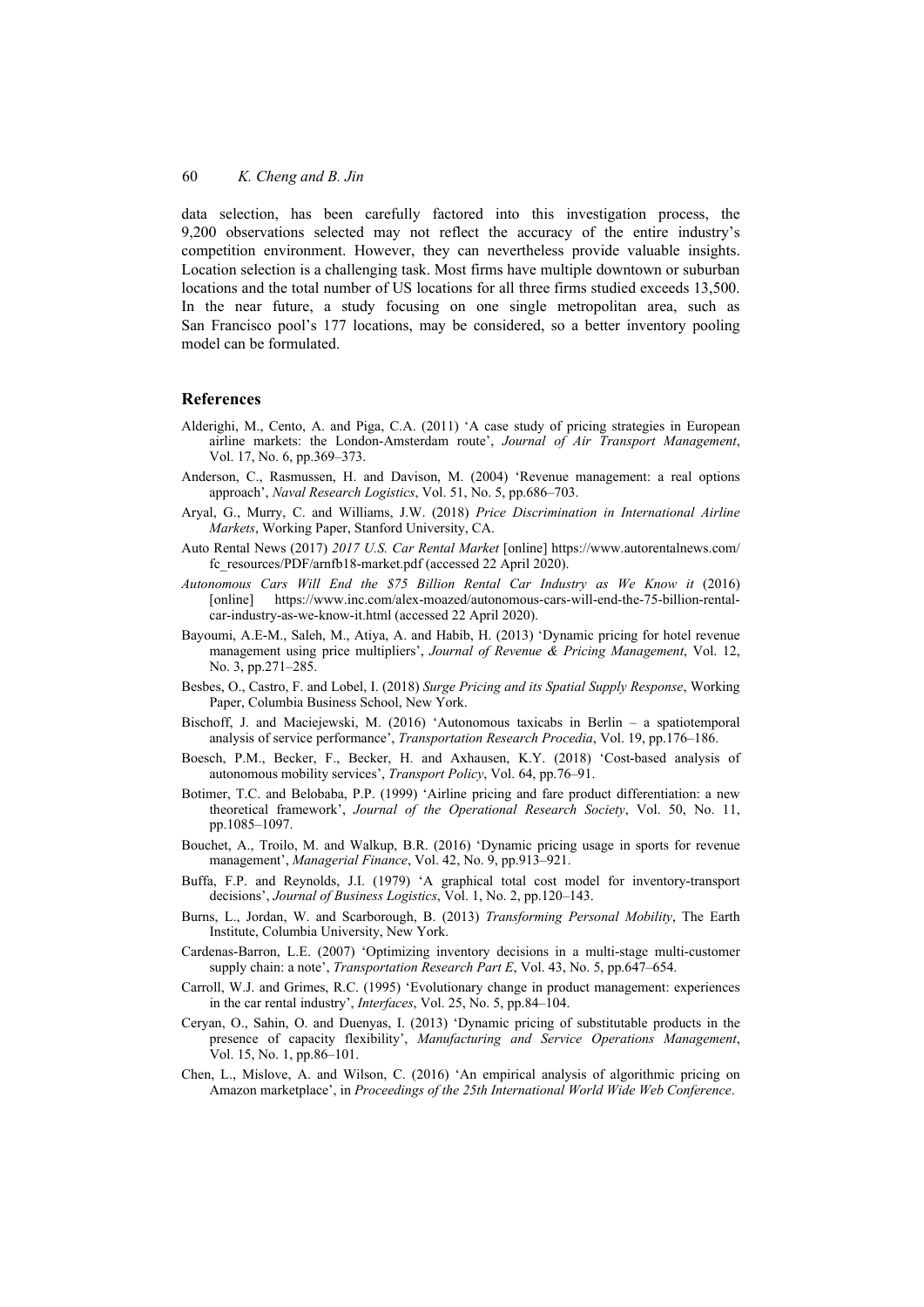- Chen, Y.M. and Pearcy, J. (2010) 'Dynamic pricing: when to entice brand switching and when to reward consumer loyalty', *The RAND Journal of Economics*, Vol. 41, No. 4, pp.674–685.
- Cheng, K.N., Chen, H.P. and Lee, J.Z-H. (2015) 'Competition behavior in service frequency for US airlines', *Service Business*, Vol. 9, No. 1, pp.1–16.
- Cho, S.J., Lee, G., Rust, J. and Yu, M.K. (2018) *Optimal Dynamic Hotel Pricing*, Working Paper, Georgetown University, Washington DC.
- Das, C. and Tyagi, R. (1997) 'Role of inventory and transportation costs in determining the optimal degree of centralization', *Transportation Research Part E: Logistics and Transportation Review*, Vol. 33, No. 3, pp.171–179.
- Drayer, J., Shapiro, S.L. and Lee, S.K. (2012) 'Dynamic ticket pricing in sport: an agenda for research and practice', *Sport Marketing Quarterly*, Vol. 21, No. 3, pp.184–194.
- Edelstein, M. and Melnyk, M. (1977) 'The pool control system', *Interfaces*, Vol. 8, No. 1, pp.21–36.
- Einav, L., Farronato, C., Levin, J. and Sundaresan, N. (2018) 'Auctions versus posted prices in online markets', *Journal of Political Economy*, Vol. 126, No. 1, pp.178–215.
- Elmaghraby, W. and Keskinocak, P. (2003) 'Dynamic pricing in the presence of inventory considerations: research overview, current practices, and future directions', *Management Science*, Vol. 49, No. 10, pp.1287–1309.
- Eppen, G.D. (1979) 'Effects of centralization on expected costs in a multi-location newsboy problem', *Management Science*, Vol. 25, No. 5, pp.498–450.
- Escobari, D. (2014) 'Estimating dynamic demand for airlines', *Economics Letters*, Vol. 124, No. 1, pp.26–29.
- Fagnant, D.J. and Kochelman, K.M. (2018) 'Dynamic ridesharing and fleet sizing for a system of shared autonomous vehicles in Austin, Texas', *Journal of Transportation*, Vol. 45, No. 1, pp.143–158.
- Fiig, T., Haerdling, R., Poelt, S. and Hopperstad, C. (2014) 'Demand forecasting and measuring forecast accuracy in general fare structures', *Journal of Revenue and Pricing Management*, Vol. 13, No. 6, pp.413–439.
- Fink, A. and Reiners, T (2006) 'Modeling and solving the short-term car rental logistics problem', *Transportation Research Part E*, Vol. 42, No. 4, pp.272–292.
- Firnkorn, J. and Mueller, M. (2011) 'Selling mobility instead of cars: New business strategies of automakers and the impact of private vehicle holding', *Journal of Business Strategy and the Environment*, Vol. 21, No. 4, pp.264–280.
- Geraghty, M.K. and Johnson, E. (1997) 'Revenue management saves national car rental', *Interfaces*, Vol. 27, No. 1, pp.107–127.
- Gordon, R.F. (2015) 'Why it is difficult to apply revenue management techniques to the car rental business and what can be done about it', *Faculty Works: Mathematics & Computer Studies*, Vol. 1, Molly College, New York.
- Graves, S., Meal, H.C., Dasu, S. and Qiu, Y. (1986) 'Two-stage production planning in a dynamic environment', in Axsater, S., Schneeweiss, C. and Silver, E. (Eds.): *Multi-stage Production Planning and Control*, pp.9–43, Springer-Verlag, Berlin, Germany.
- Haensel, A., Mederer, M. and Schmidt, H. (2012) 'Revenue management in the car rental industry: a stochastic programming approach', *Journal of Revenue and Pricing Management*, Vol. 11, No. 1, pp.99–108.
- Hall, J., Horton, J. and Knoepfle, D. (2019) *Pricing Efficiently in Designed Markets: The Case of Uber*, Working Paper, Stern School of Business, NYU.
- Hall, J., Kendrick, C. and Nosko, C. (2015) *The Effects of Uber's Surge Pricing: A Case Study*, Working Paper, University of Chicago Booth School of Business.
- Hoerl, S., Ruch, C., Becker, F., Frazzoli, E. and Axhausen, K.W. (2018) 'Fleet control algorithms for automated mobility: a simulation assessment for Zurich', in *97th Annual Meeting of the Transportation Research Board*, Washington DC, January.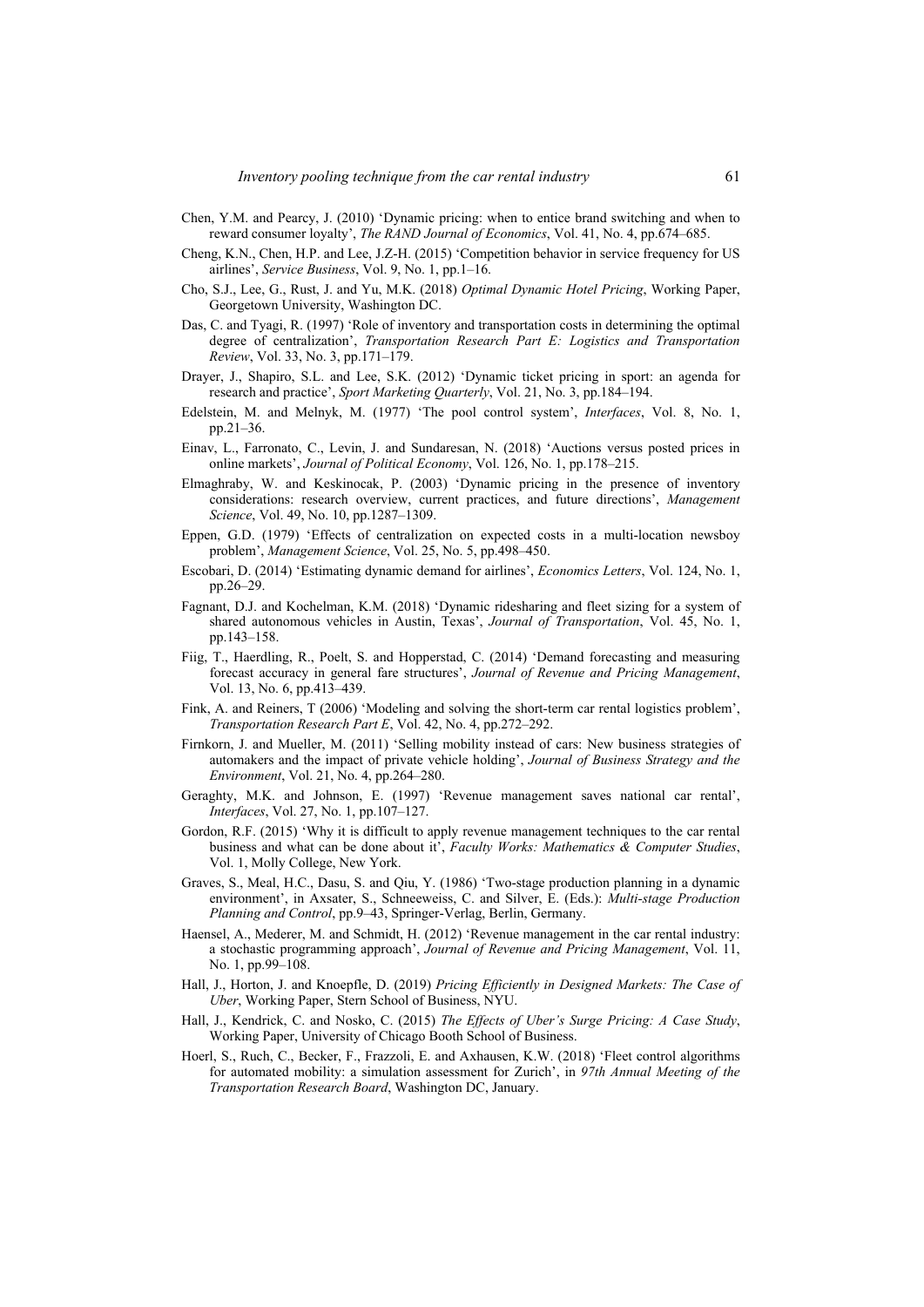- Khan, R., Singh, V. and Zhu, T. (2009) *Price Discrimination and Competition in the Auto Rental Industry*, unpublished manuscript.
- Kimes, S.E. (2011) 'The future of hotel revenue management', *Journal of Revenue and Pricing Management*, Vol. 10, No. 1, pp.62–72.
- Kumar, S. and Chandra, C. (2002) 'Managing multi-item common vendor inventory system with random demands', *International Journal of Physical Distribution & Logistics Management*, Vol. 32, No. 3, pp.188–203.
- Kurata, H. (2014) 'How does inventory pooling work when product availability influences customers' purchasing decisions?', *International Journal of Production Research*, Vol. 52, No. 22, pp.6739–6759.
- Langley Jr., C.J. (1980) 'The inclusion of transportation costs in inventory models: some considerations', *Journal of Business Logistics*, Vol. 2, No. 1, pp.106–125.
- Li, D. and Pang, Z. (2017) 'Dynamic booking control for car rental revenue management: a decomposition approach', *European Journal of Operational Research*, Vol. 256, No. 3, pp.850–867.
- Litman, T. (2014) *Autonomous Vehicle Implementation Predictions*, Victoria Transport Policy Institute [online] http://leempo.com/wp-content/uploads/2017/03/M09.pdf (accessed 11 June 2020).
- Madden, T. and Russell, R.A. (2012) 'Modelling the rental car pricing and relocation problem', *International Journal of Revenue Management*, Vol. 6, Nos. 3/4, pp.246–257.
- Maister, D.H. (1976) 'Centralization of inventories and the "square root law"', *International Journal of Physical Distribution*, Vol. 6, No. 3, pp.124–134.
- Mattsson, S.A. (2007) 'Inventory control in environments with short lead times', *International Journal of Physical Distribution & Logistics Management*, Vol. 37, No. 2, pp.115–130.
- McAfee, R.P. and te Velde, V. (2007) 'Dynamic pricing in the airline industry', in Hendershott, T.J. (Ed.): *Economics and Information System*, *Handbooks in Information Systems*, Vol. 1, Elsevier Science, New York, NY.
- Nunes, A. and Hernandez, K. (2019) *Autonomous Vehicles and Public Health: High Cost or High Opportunity Cost?*, Working Paper, MIT.
- Oliveira, B.B., Carravilla, M.A. and Oliveira, J.F. (2017) 'Fleet and revenue management in car rental companies: a literature review and an integrated conceptual framework', *Omega*, Vol. 71, No. C, pp.11–26.
- Pachon, J., Iakovou, E. and Ip, C. (2006) 'Vehicle fleet planning in the car rental industry', *Journal of Revenue and Pricing Management*, Vol. 5, No. 3, pp.221–236.
- Pachon, J.E., Iakovou, E., Ip, C. and Aboudi, R. (2003) 'A synthesis of tactical fleet planning models for the car rental industry', *Journal of ILE Transportations*, Vol. 35, No. 9, pp.907–916.
- Ramaa, A., Subramanya, K.N. and Rangaswamy, T.M. (2012) 'Impact of warehouse management system in a supply chain', *International Journal of Computer Applications*, Vol. 54, No. 1, pp.14–20.
- Riquelme, C., Banerjee, S. and Johari, R. (2015) *Pricing in Ride-share Platforms: A Queueing-theoretic Approach*, Working Paper, Stanford University, Stanford, CA.
- Sahay, A. (2007) 'How to reap higher profits with dynamic pricing', *MIT Sloan Management Review*, Vol. 48, No. 4, pp.53–60.
- Simchi-Levi, D., Chen, X. and Bramel, J. (2014) 'Integration of inventory and pricing', in *The Logic of Logistics. Springer Series in Operations Research and Financial Engineering*, pp.177–209, Springer, New York, NY.
- Stavins, J. (1996) 'Price discrimination in the airline market: the effect of market concentration', *Review of Economics and Statistics*, Vol. 83, No. 1, pp.200–202.